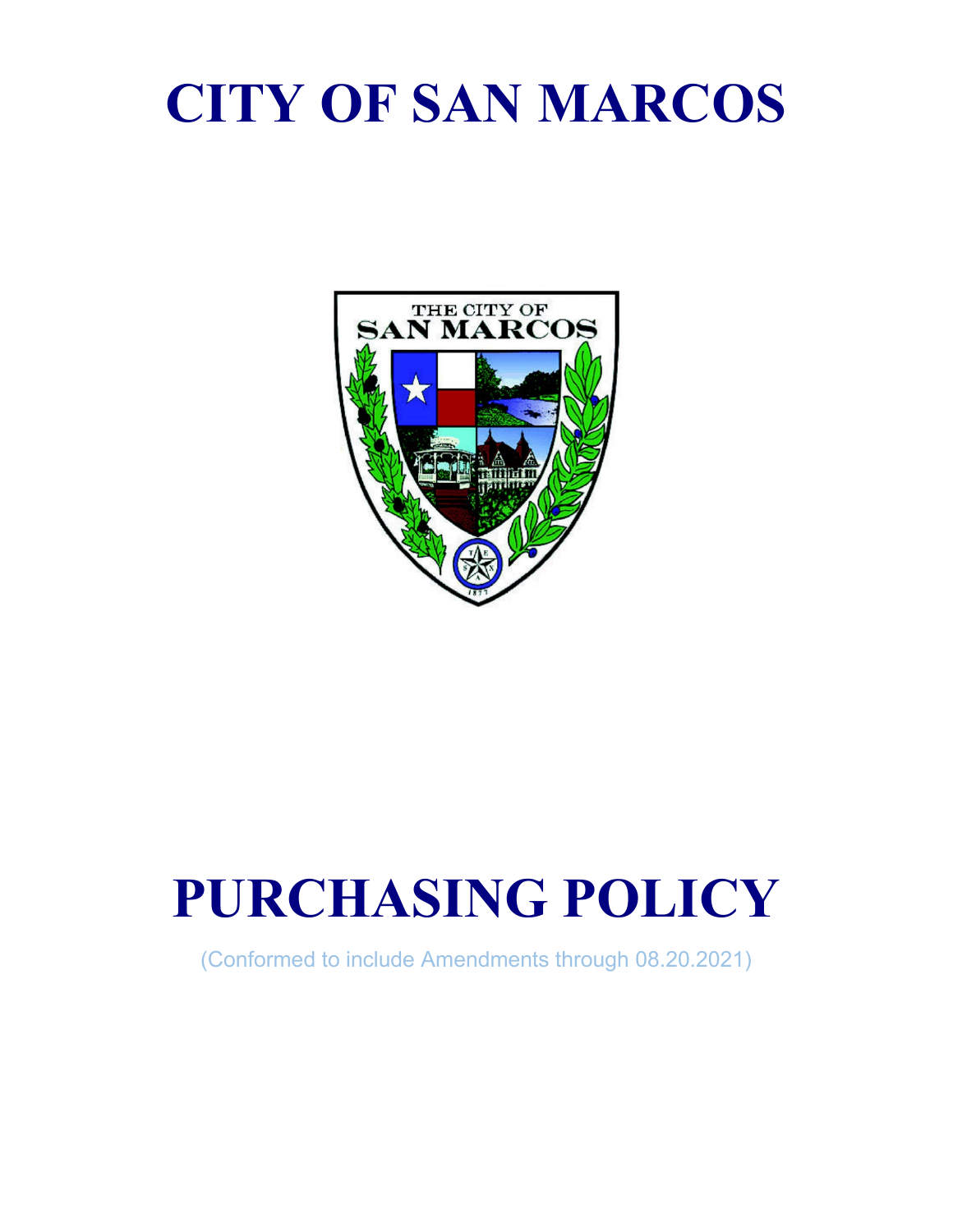# **TABLE OF CONTENTS**

#### **CHAPTER TITLE PAGE**

| 1.<br>2. |                                                     |  |
|----------|-----------------------------------------------------|--|
| 3.       |                                                     |  |
| 4.       |                                                     |  |
|          | A. GENERAL                                          |  |
|          |                                                     |  |
|          | B. VENDOR PERFORMANCE EVALUATION                    |  |
|          | C. CONTRACTS REQUIRING COUNCIL APPROVAL             |  |
| 5.       |                                                     |  |
|          | A. GOODS AND SERVICES                               |  |
|          | Purchases Less Than \$3,000                         |  |
|          | Purchases More Than \$3,000 But Less Than \$15,000  |  |
|          | Purchases More Than \$15,000 But Less Than \$50,000 |  |
|          | Purchases More Than \$50,000                        |  |
|          | B. PERSONAL/PROFESSIONAL/PLANNING SERVICES          |  |
|          | Purchases Less Than \$50,000                        |  |
|          | Purchases More Than \$50,000                        |  |
|          | C. CONSTRUCTION CONTRACTS                           |  |
|          | Prevailing Wage Rates and Insurance                 |  |
|          | Pubic Work Requirement                              |  |
|          | <b>Change Orders</b>                                |  |
|          | Construction Less Than \$50,000                     |  |
|          | Construction More Than \$50,000                     |  |
|          | D. HIGH TECHNOLOGY PURCHASES                        |  |
|          | Purchases Less Than \$50,000                        |  |
|          | Purchases More Than \$50,000                        |  |
|          | E. ART/ARTISTS CONTRACTS WAIVER                     |  |
|          | SEPARATE, SEQUENTIAL, OR COMPONENT PURCHASES<br>F.  |  |
| 6.       |                                                     |  |
|          | Purchases Less Than \$50,000                        |  |
|          | Purchases More Than \$50,000                        |  |
|          | A. EMERGENCY EXEMPTION                              |  |
|          | <b>B. SOLE SOURCE PURCHASES</b>                     |  |
| 7.       |                                                     |  |
| 8.       |                                                     |  |
| 9.       |                                                     |  |
| 10.      |                                                     |  |
| 11.      |                                                     |  |
| 12.      |                                                     |  |
| 13.      |                                                     |  |
| 14.      |                                                     |  |
| 15.      |                                                     |  |
| 16.      |                                                     |  |
| 17.      |                                                     |  |
| 18.      |                                                     |  |
| 19.      |                                                     |  |
| 20.      |                                                     |  |
| 21.      |                                                     |  |
| 22.      |                                                     |  |
| 23.      |                                                     |  |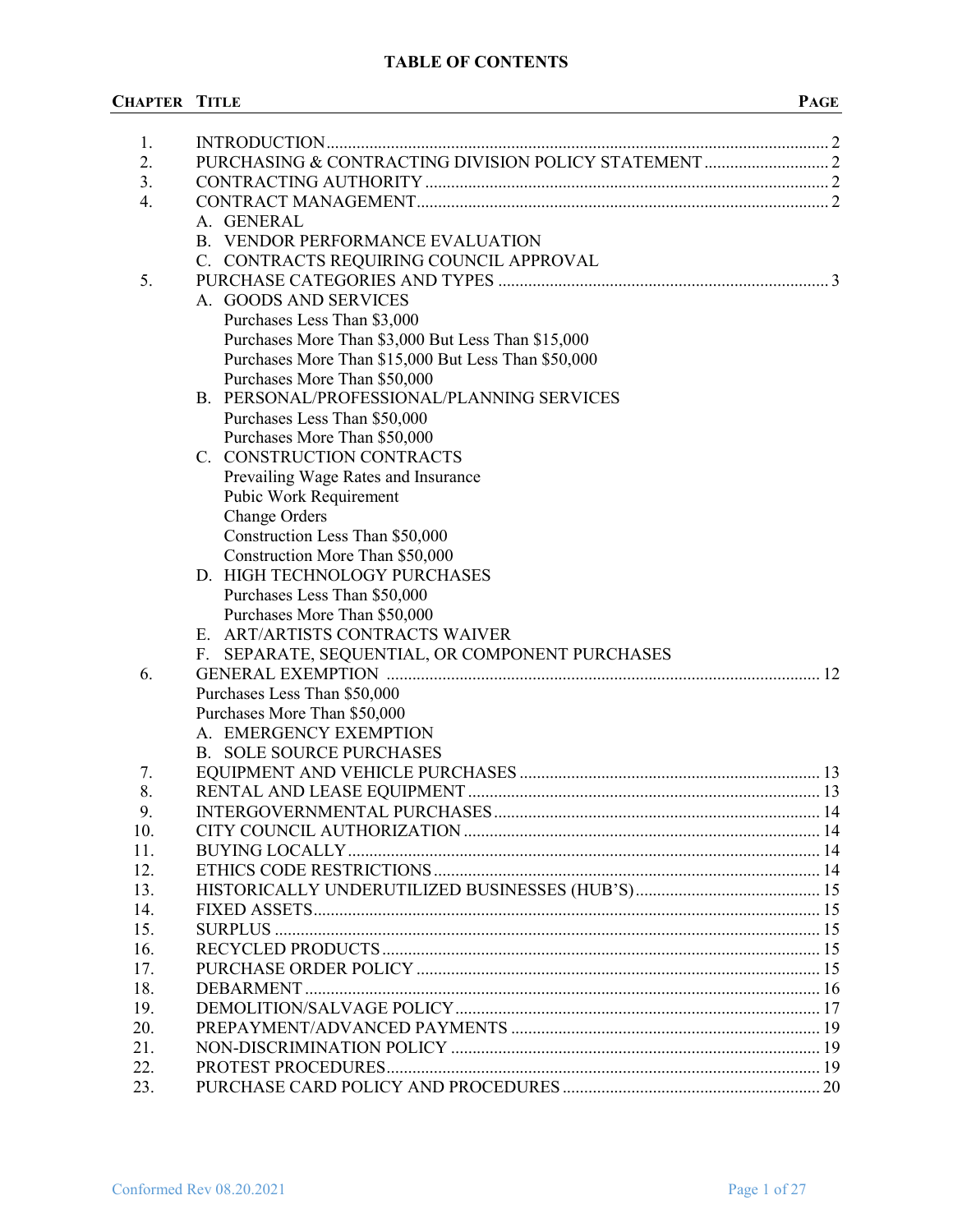# **CHAPTER 1. INTRODUCTION**

This policy establishes and describes the basic procurement policies under which the City of San Marcos (the "City") operates. This policy is effective immediately upon issuance, and supersedes all previous purchasing policy instructions or directives.

The Purchasing & Contracting Division (a division of the Finance Department) functions as the City's agent for buying, contracting, the acquisition and disposal of goods, the procurement of services and construction.

# **CHAPTER 2. PURCHASING & CONTRACTING DIVISION POLICY STATEMENT**

As the chief executive officer for the City, the City Manager is responsible for the administrative affairs of the City. The City Manager has delegated purchasing responsibility within the guidelines established in this policy to the Purchasing Manager. The Purchasing Manager is authorized to perform all purchasing related functions on behalf of the City within these policies. For purchasing related functions utilizing Federal funds, the City will comply with Section 2 CFR200.318(a) through 200.326 of the Code of Federal Regulations. In the event of a conflict between this policy and the corresponding guidelines, the City Manager will issue a decision on the resolution of the conflict as necessary for the effective operation of the Purchasing & Contracting Division. Should a conflict arise between federal, state, and local laws regarding procurement, the more restrictive law will apply.

# **CHAPTER 3. CONTRACTING AUTHORITY{rev amendment 6 22October2018}**

The City Manager delegates concurrent signature authority to execute, renew and/or amend contracts on behalf of the City are as follows:

| \$0 to \$2,999.99      | Department Director                                                  |
|------------------------|----------------------------------------------------------------------|
| \$3,000 to \$49,999.99 | Purchasing Manager (or in the absence of the Purchasing Manager, the |
|                        | Finance Director)                                                    |
| Over \$50,000          | City Manager or authorized designee                                  |

The City Manager designates the Purchasing Manager with authority to issue termination letters for convenience upon the written approval of the Department Director or the City Attorney. **{rev amendment 5 25June2018}**

# **CHAPTER 4. CONTRACT MANAGEMENT {rev amendment 11 20August2021}**

#### **A. GENERAL**

The Purchasing & Contracting Division ("P&C") is responsible for assisting Departments with the administration/management of all City contracts. This includes those that may not require a procurement process but will involve invoicing or payment by the City such as developer participation agreements, land acquisitions and non-purchasing interlocal agreements. P&C will enter all contracts into Tyler-Munis which is the repository for contract documents. Additionally, P&C will maintain the official digital files to include procurement records, City Council actions, award and post award documentation to include change orders, authorization of change in services ("ACIS"), and final payment requests. P&C will review for contract compliance and seek Legal Department's guidance as needed.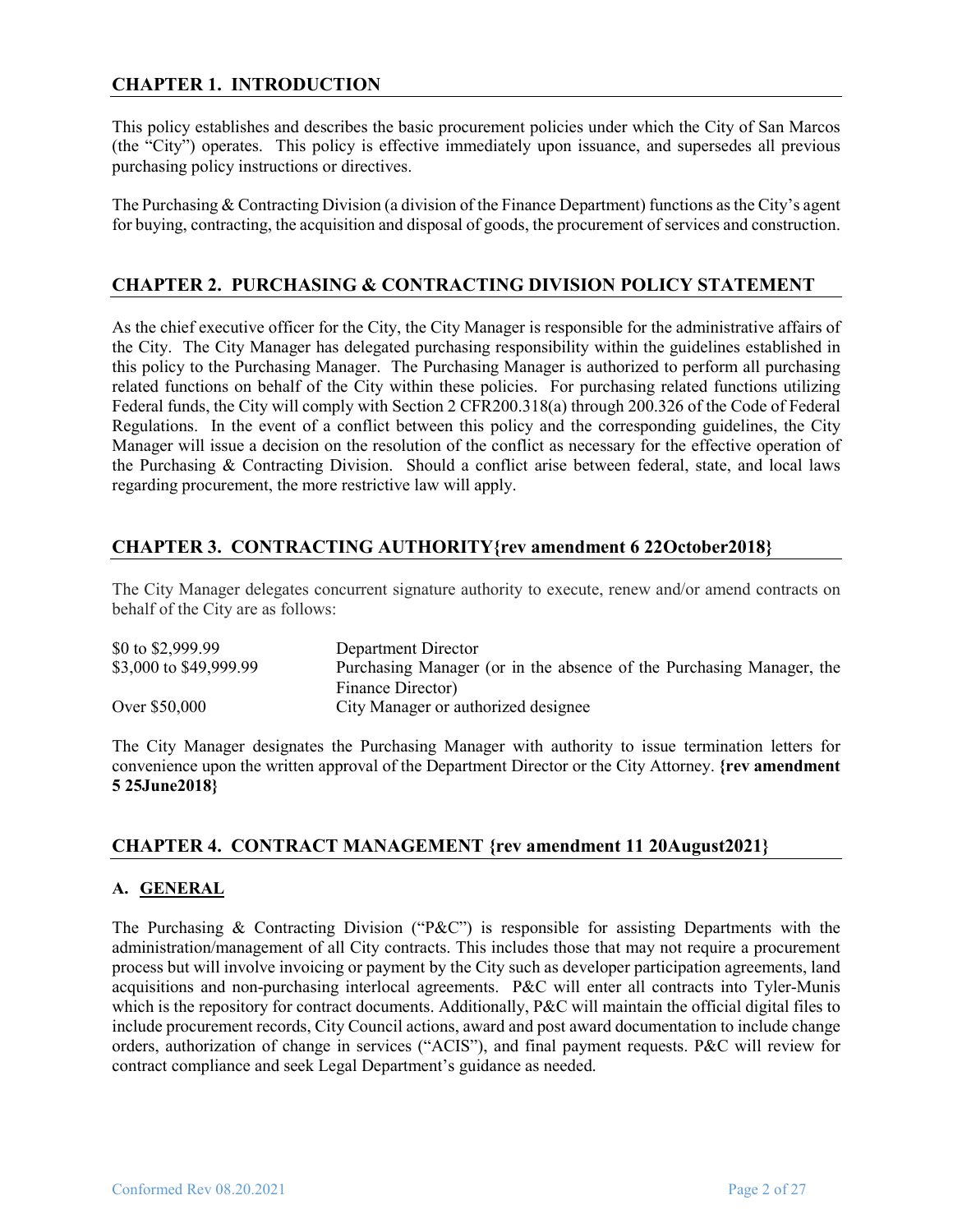# **B. VENDOR PERFORMANCE EVALUATION**

City Project Managers/Representatives will review vendor performance to ensure the vendor is performing in accordance with the contract requirements and terms and conditions. For contracts utilizing Federal funds, vendor-oversight will comply with 2 CFR 200.318 (b). The City Manager or designee is responsible for the settlement of all contractual and administrative issues arising out of procurements. The Purchasing & Contracting Division will maintain oversight of Vendor performance.

**Construction Contractors**: City Project Manager/Representative will complete a "Contractor Performance Evaluation Form" to be submitted to P&C with the final payment. Resulting evaluations will be used to help determine vendor responsibility and experience on bid responses to new solicitations.

**Consultants (Engineer/Architect)**: City Project Manager/Representative will complete a "Consultant Performance Evaluation Form" to be submitted to P&C with the final payment. Performance evaluation scores will be used when evaluating consultant's statement of qualifications in response to Request for Qualifications ("RFQ"). Overall qualitfy of design services, performance of services, and cooperation with the City and the Contractor will be considered in the evaluation.

# **C**. **CONTRACTS REQUIRING COUNCIL APPROVAL**

For all contracts that require approval by City Council, P&C will obtain and maintain in the contract files, the following required documents: 1) Certificate of Interested Parties Form 1295, 2) non-disclosure statements for any employee or participant involved in the creation of specifications, evaluation of a bid/proposal or award of a contract; 3) HB89 Certificate if over \$100,000, and any subsequently required documentation.

# **CHAPTER 5. PURCHASE CATEGORIES AND TYPES {rev amendment 11 20August2021}**

The City's purchasing categories and primary purchase types are outlined below. San Marcos City Charter, Section 8.17 provides that "Before the City makes any purchase or contract for supplies, material, equipment, or contractual service, opportunity shall be given for competition" in accordance with the Purchasing Policy and City Charter. City employees will make every reasonable effort to engage in procedures which produce the highest level of competition in procuring goods and services on behalf of the City. Purchasing and Contracting Division ("P&C") will document methods of competition.

All purchases utilizing Federal funds will comply with 2 CFR 200.318(b) and 2 CFR 200.323 – 324, and 2 CFR 200.326. A cost or price reasonableness analysis must be performed in connection with every procurement transaction utilizing Housing and Urban Development ("HUD") federal funds including contract modifications, in accordance with 2CFR 200.323. For purchases utilizing Housing and Urban Development ("HUD") or other Federal aid or reimbursement, competitive quotes are recommended. For construction projects it is recommended that the general contractor make a good faith effort to utilize Historically Underutilized Businesses ("HUB") or Disadvantaged Business Enterprise ("DBE") subcontractors or suppliers. Purchasing requirements associated with other state and federal funding sources such as TxDOT, FHWA, and TWDB may be required for contract compliance. It is the responsibility of the contracting department to investigate and provide such requirements to P&C.

# **A. GOODS AND OTHER SERVICES**

# **PURCHASES LESS THAN \$3,000**

Department Directors may exercise discretion regarding the procurement of goods or services, when the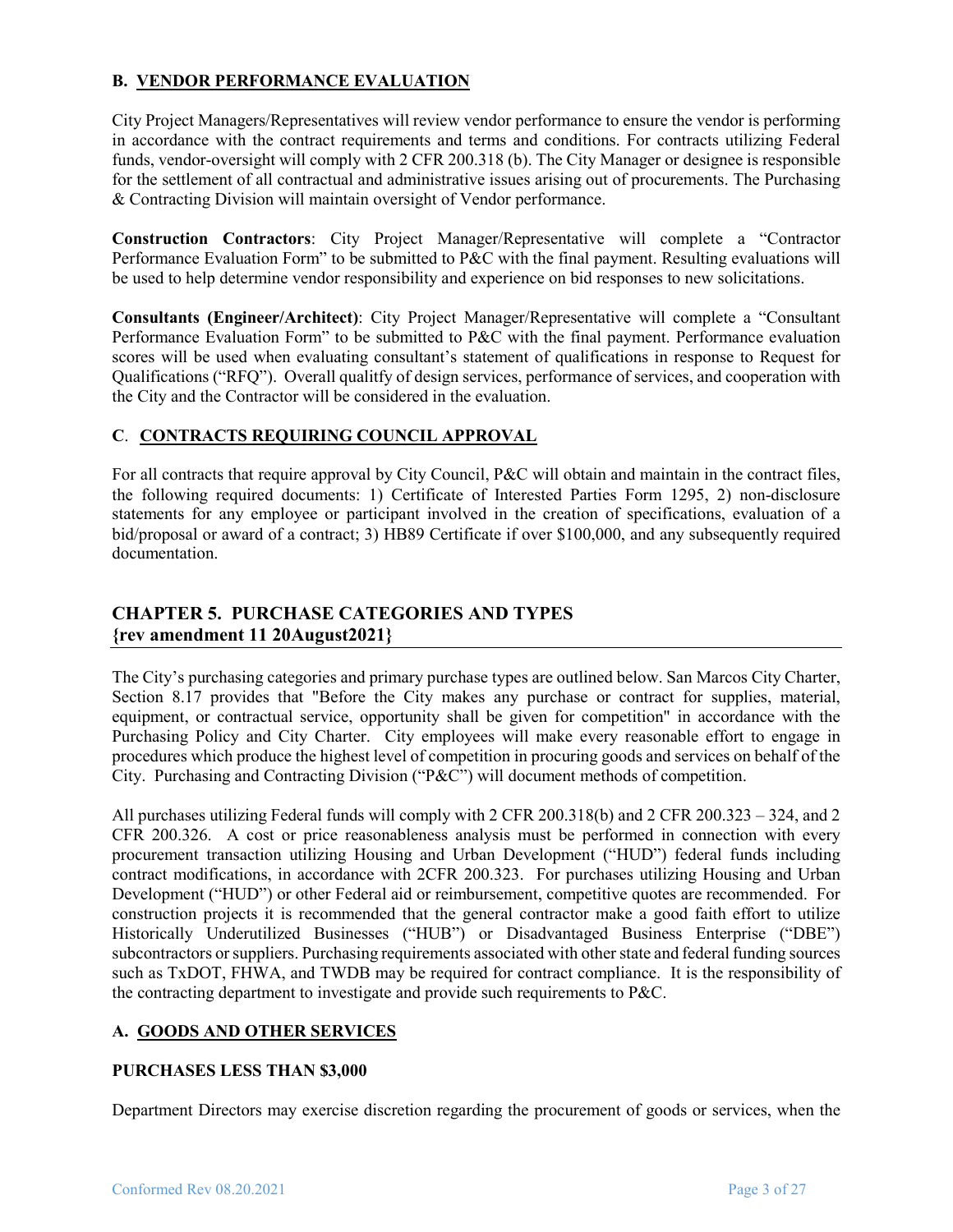estimated expenditure is less than \$3,000. Competitive quotations or formal bidding are not required, but competition is recommended.

**Cooperative Purchasing Programs**: Goods and services may be obtained from approved Interlocal Agreements ("ILA") and approved Purchasing Cooperative vendors. P&C will assist in the identification and selection of vendors, as needed.

**Purchase Order**: These purchases will be accomplished by means of a Purchase Order ("PO") approved by the Purchasing & Contracting Division ("P&C"). Departments will enter a requisition in Tyler Munis and include any written quotes received, although not required. The Cooperative vendor quote must include the cooperative contract number. P&C will review the requisition for completeness and compliance with Purchasing Policy before converting (or approving) it to a Purchase Order. The Department requisitioner will be notified in Munis at which time the PO may be issued to the vendor.

**P-Card**: Purchase may be made through the use of the City P-Card as appropriate and as per Chapter 23, Purchase Card Policy and Procedures.

#### **PURCHASES MORE THAN \$3,000 BUT LESS THAN \$15,000**

**Informal Quotes**: Departments are responsible for obtaining a minimum of three written (email is acceptable) informal quotes for goods or services within this purchase range with exceptions as authorized by this policy manual. Per Local Government Code, 252.0215, opportunity will be given to Historically Underutilized Businesses ("HUBs") in Hays County. (Notify Purchasing & Contracting Division if the purchase is considered to be exempt per Chapter 7, General Exemptions.)

**Cooperative Purchasing Programs**: Goods and services may be obtained from approved Interlocal Agreements ("ILA") and approved Purchasing Cooperative vendors. P&C will assist in the identification and selection of vendors, as needed.

**Purchase Order**: The Purchasing & Contracting Division will assist with reviewing the scope or specifications in advance of the solicitation, as well as providing a list of HUBs. Departments will enter a requisition in Tyler Munis and include the written scope of work, written communications or evidence of requesting quotes, all written quotes received (including any "no bids"). The Cooperative vendor quote must include the cooperative contract number. P&C will review the requisition for completeness and compliance with Purchasing Policy before converting (or approving) it to a Purchase Order. The Department requisitioner will be notified in Munis at which time the PO may be issued to the vendor.

#### **PURCHASES MORE THAN \$15,000 BUT LESS THAN \$50,000**

**Cooperative Purchasing Programs**: Goods and services may be obtained from approved Interlocal Agreements ("ILA") and approved Purchasing Cooperative vendors. P&C will assist in the identification and selection of vendors, as needed.

**Purchase Order**: Only for goods and services procured through an ILA or Purchasing Cooperative vendor, the Departments will enter a requisition in Tyler Munis and include the written scope of work, written communications or evidence of requesting quotes, and the Cooperative vendor's quote with the cooperative contract number. P&C will review the requisition for completeness and compliance with Purchasing Policy before converting (or approving) it to a Purchase Order. The Department requisitioner will be notified in Munis at which time the PO may be issued to the vendor.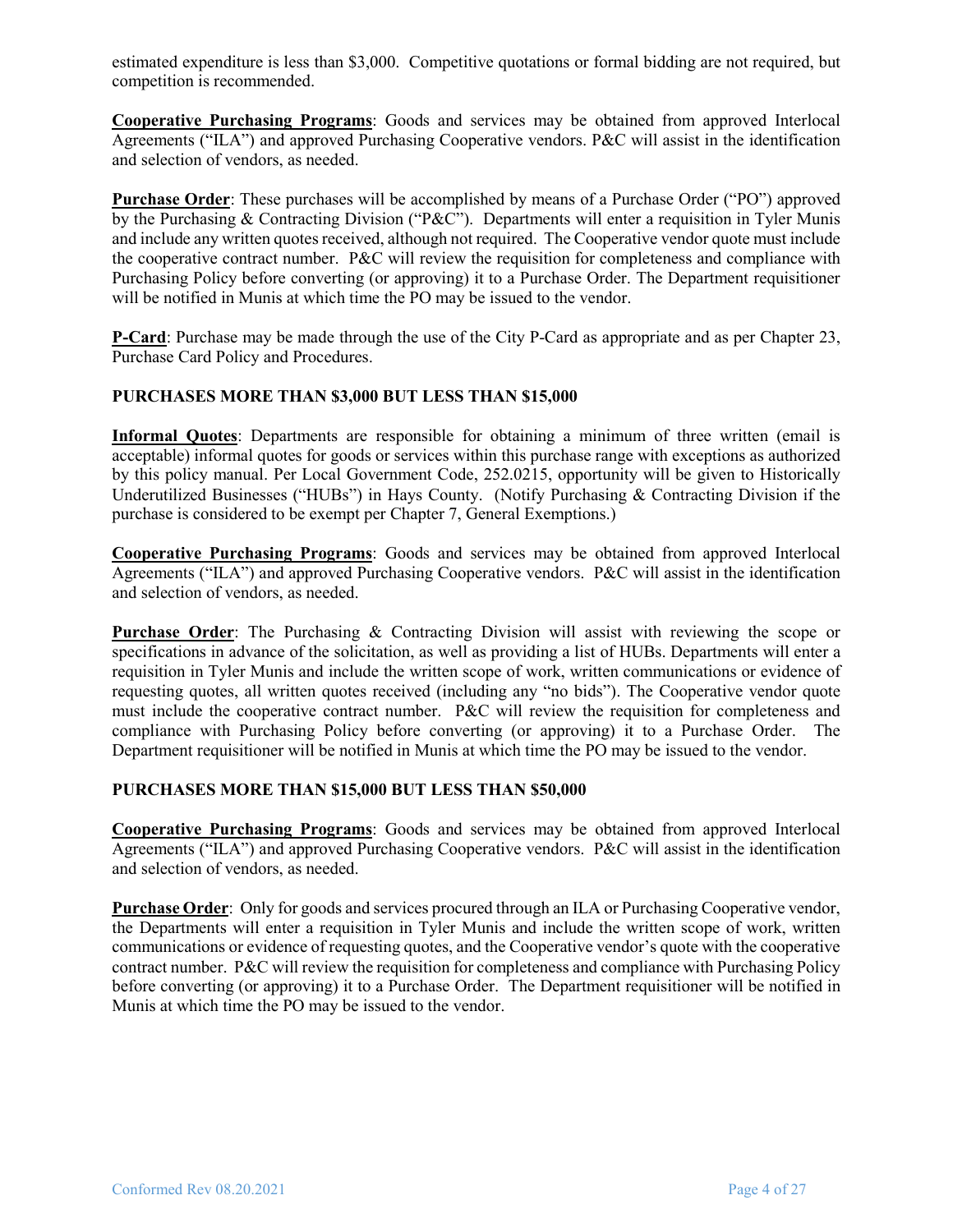**Request for Bids/Quotes**: Departments will contact P&C with a procurement need within this expenditure range. P&C will coordinate with the Department in the development of the solicitation documents and advertise in multiple outlets for three weeks but no less than two. Opportunity will be given to HUBs in Hays County, as required, and the solicitation will be posted on the City's On-Line Bidding System "EProcurement." The Purchasing & Contracting Division will also post all tabulations and award information on EProcurement. It is the Department's responsibility to evaluate the bids/quotes and submit all evaluation documentation to P&C for contract award.

**Contract Award/Execution**: Purchasing & Contracting Division will facilitate contract award/execution and enter the Contract in Tyler Munis including all supporting bid documents. P&C will provide a copy of the executed contract to the Project Manager and to the Contractor.

The City Manager may waive the Request for Quote requirement for non-exempt procurements that are not purchases utilizing Federal funds. This will be documented by a memo through the Purchasing Division and signed by the City Manager. **{rev amendment 2 26September2017}**

#### **PURCHASES MORE THAN \$50,000**

The Texas Local Government Code requires either competitive bidding or competitive Requests for Proposals ("RFP") for city purchases exceeding \$50,000.00 with few exceptions. City employees are prohibited from making "separate, sequential, or component purchases to avoid the competitive bidding requirements". A violation of these prohibitions is a Class B misdemeanor (\$1,000 fine and/or 180 days in jail), and conviction results in immediate removal from office or employment and ineligibility for other public office or employment for four years after the date of conviction.

City Council approval is required for the purchase of goods and services of over \$50,000.00.

#### **B. PERSONAL/ PROFESSIONAL /PLANNING SERVICES**

Per Local Government Code 252.022(4), personal, professional and planning services are exempt from competitive sealed bidding procedures.

Personal Services – Services provided by an individual contracted to perform such services where compensation is mainly to pay the individual for providing the service.

Professional Services – Services which involve mental or intellectual skills, requiring special knowledge or attainment and a high order of learning, skill, and intelligence usually accompanied by formal certification or licensing by a state agency, such as accounting, architecture, land surveying, engineering, medicine, and real estate appraisal services.

Planning Services – Services primarily intended to guide governmental policy to ensure the orderly and coordinated development of the city.

Section 2254 of the Texas Government Code prohibits the purchase of professional services using competitive bidding requirements. Through a Qualifications-Based Selection ("QBS") process, professional services are selected through a Request for Proposal ("RFP") or Request for Qualifications ("RFQ") method which are evaluated and scored on the basis of demonstrated competence and qualifications, and then on negotiated fair and reasonable pricing, rather than on a "low bid" basis.

Both pricing and qualifications may be considered for professional or consulting services EXCEPT for the services of an Architect, Engineer, or Surveyor.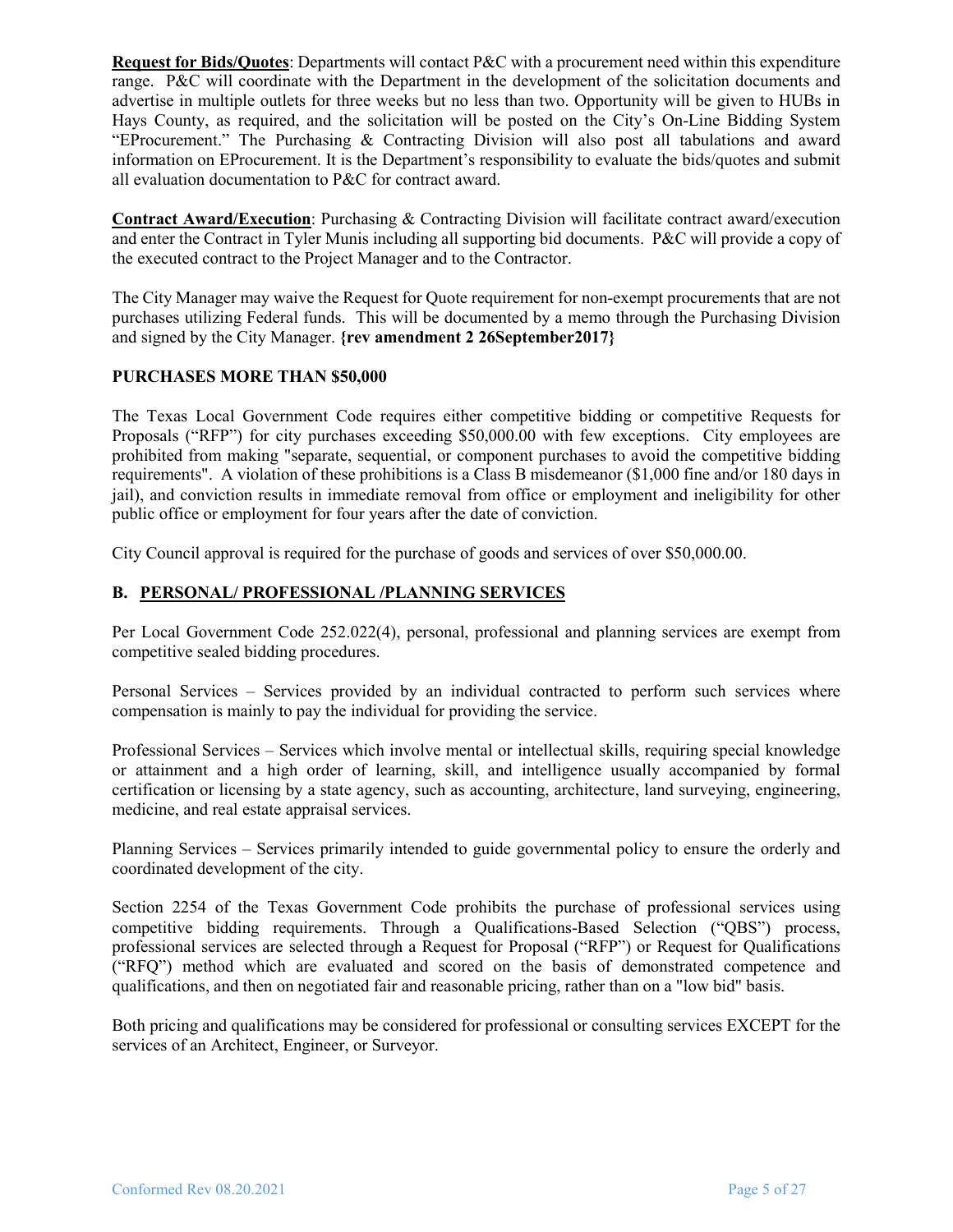#### **PURCHASES LESS THAN \$50,000**

Purchasing & Contracting Division will assist Departments in developing and executing the contract using the City's standard contract templates approved by the Legal Department. The Department must provide a written justification for the selection of the professional service provider based on most qualified to provide the services. Contract templates will be available to Departments through the Intranet or may be provided by P&C. Assistance or direction from the Legal Department will be obtained as needed.

#### **PURCHASES MORE THAN \$50,000**

**Request for Proposal/Request for Qualifications**: Purchasing & Contracting Division will assist Departments by facilitating and overseeing the QBS process for selection of personal/professional services using the City's established procedures. Personal and Planning Services are typically procured utilizing the RFP selection process where Professional Services will be procured using the RFQ selection process.

Purchasing & Contracting Division will develop the solicitation documents, advertise in the local newspaper, if required, and publicize in multiple outlets for least four weeks. Opportunity will be given to HUBs in Hays County, as required, and the solicitation will be posted on the City's On-Line Bidding System "EProcurement." The Purchasing & Contracting Division will also post proposal acknowledgement tabulation and award information on EProcurement. The solicitation calendar will be approved by the Department Director or Department representative prior to issuance of the RFP/RFQ.

Note: Departments are encouraged to use the RFP/RFQ process, but it is not mandatory. If the RFP/RFQ solicitation process is not used, the Department must obtain approval from the City Manager and City Council. The Agenda Request Form ("ARF") must include a detailed explanation of the need to be exempt from a solicitation process including the Certificate of Exemption form, and the ARF will include a written justification for the selection of the professional service provider based on most qualified to provide the services per Government Code 2254.

P&C will assist Departments in developing and executing the contract using the standard contract templates approved by the Legal Department. Contract templates will be available to Departments through the Intranet or from P&C. Assistance or direction from the Legal Department will be obtained as needed. When utilizing "HUD" or other Federal aid or reimbursement the contract must be lump sum, not-to-exceed, cost plus fixed fee, or unit price not-to-exceed. Contracting mechanisms which reduce risk on the side of the grantee and set caps on the consultant/contractor is required.

**Council Approval**: Contract award must be approved by City Council. Purchasing and Contracting will coordinate with the Department before initiating the Agenda Request Form ("ARF") in Legistar for internal approvals and placement on City Council Agenda. The exception to P&C initiating the ARF is capital improvement projects managed by CIP/Engineering.

The Qualifications-Based Selection ("QBS") for selecting Architects/Engineers/Surveyors is as follows:

- 1. Pursuant to Government Code 2254, in procuring architectural, engineering, or surveying services a two-step process will be followed. The first step involves the initial selection of the most highly qualified provider of the services based on demonstrated competence and qualifications (and not considering price); and
- 2. The second step involves negotiation of a fee with the selected provider at a fair and reasonable price.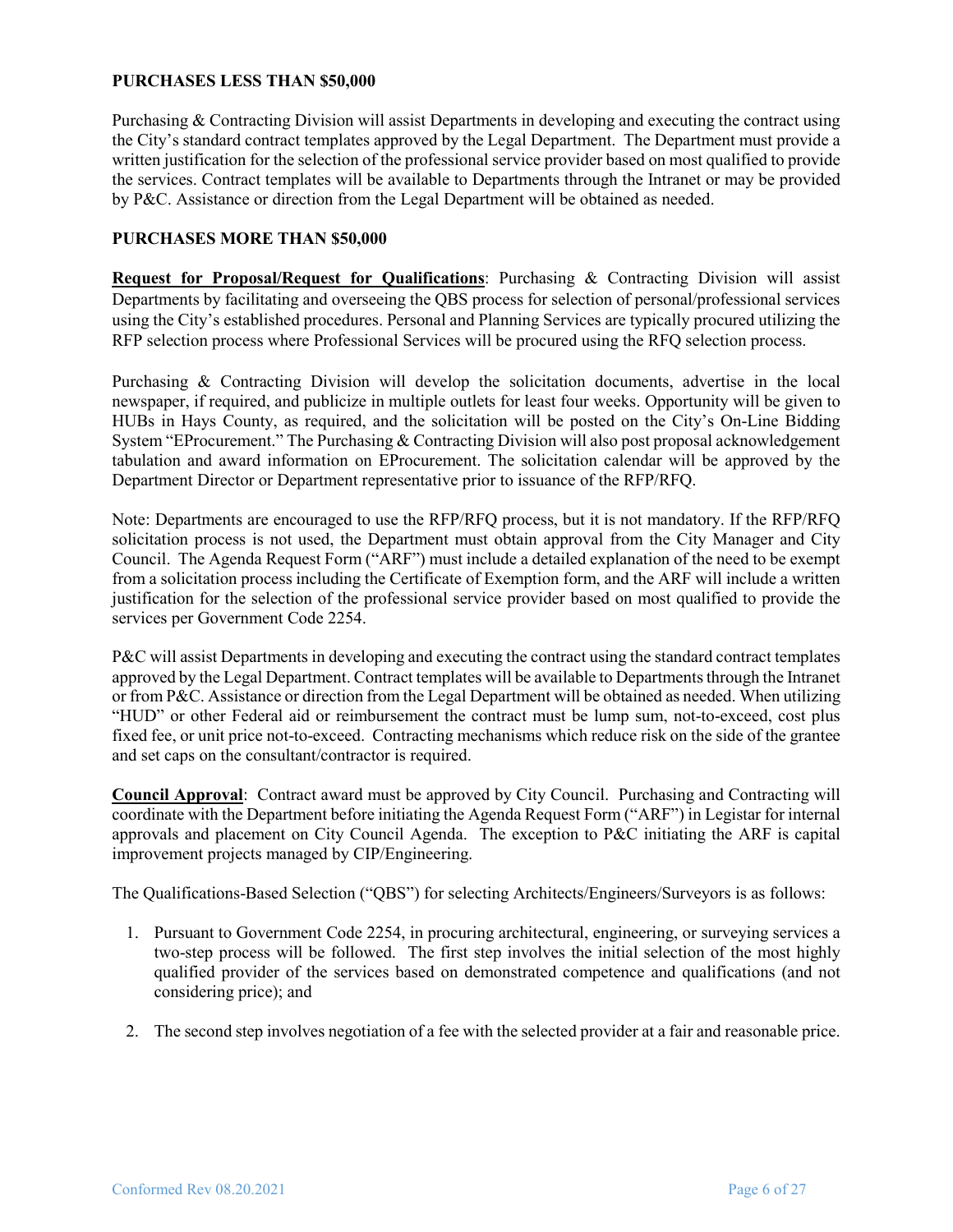3. If a contract cannot be successfully negotiated with the most highly qualified provider of services, then the contract negotiations will be formally ended and negotiations with the second most qualified provider may be undertaken, and so forth. It is important to keep in mind that price may not be considered in the initial selection of an engineer, architect, or surveyor.

Professional Engineer/Architect is required pursuant Section 1001.407 of the Texas Occupations Code for public works construction projects as follows:

- 1. An architect is required for new building construction for education, assembly, or office occupancy where construction costs will exceed \$100,000.
- 2. An architect is required for any alteration or addition to a City building for education, assembly, or office occupancy where the construction cost will exceed \$50,000, and the removal, relocation, or addition of a wall or partition or the alteration or addition of an exit(s) is involved.
- 3. Some construction projects require an architect and an engineer, such as new building construction involving electrical, air conditioning, heating, or plumbing installations.
- 4. If the contemplated construction costs exceed \$8,000 and involves any electrical or mechanical engineering, plans and specifications will be prepared by a registered professional engineer licensed in the State of Texas.
- 5. If the contemplated construction costs exceed \$20,000 and does not involve any electrical or mechanical engineering, plans and specifications will be prepared by a registered professional engineer licensed in the State of Texas.

**Contract Amendments**: All contract amendments will be approved by the City Council if the contract was originally approved by the City Council. Amendments not originally approved by the City Council and not involving the expenditure of additional money in excess of \$50,000 may be approved by the City Manager.

**Authorization of Change in Services ("ACIS")**: The ACIS form is used to amend professional services, personal services, or high technology agreements, etc., in order to change the time of completion, the scope of work, to add planned services or phases, or to add funds to the overall contract amount contained in an Engineering or Architectural Master Agreement.

- 1. Approval: Consultants will receive written approval from the City prior to initiating any additional work. Pursuant to City Code 2.566, additional services for which compensation exceeds \$50,000 will be approved by the City Council. All changes in services for which compensation is less than \$50,000 will be administratively approved by the City Manager or designee. In the event that an ACIS causes the agreement to increase in excess of the \$50,000 threshold, the change will be ratified by the City Council.
- 2. Master Agreements: Engineering and Architecture agreements are designed in phases so that the scope can be properly defined as additional information is uncovered through analysis at each phase. An ACIS for professional engineering and architectural services is used to control the phases and budget to the overall Master Agreement by authorizing the next or additional planned phases of the engineering or architectural process.

For each significant phase of engineering services, the City Staff Project Manager/Engineer will evaluate it for compliance with overall scope and will negotiate proposed hours and fee, as required, before completing an ACIS form.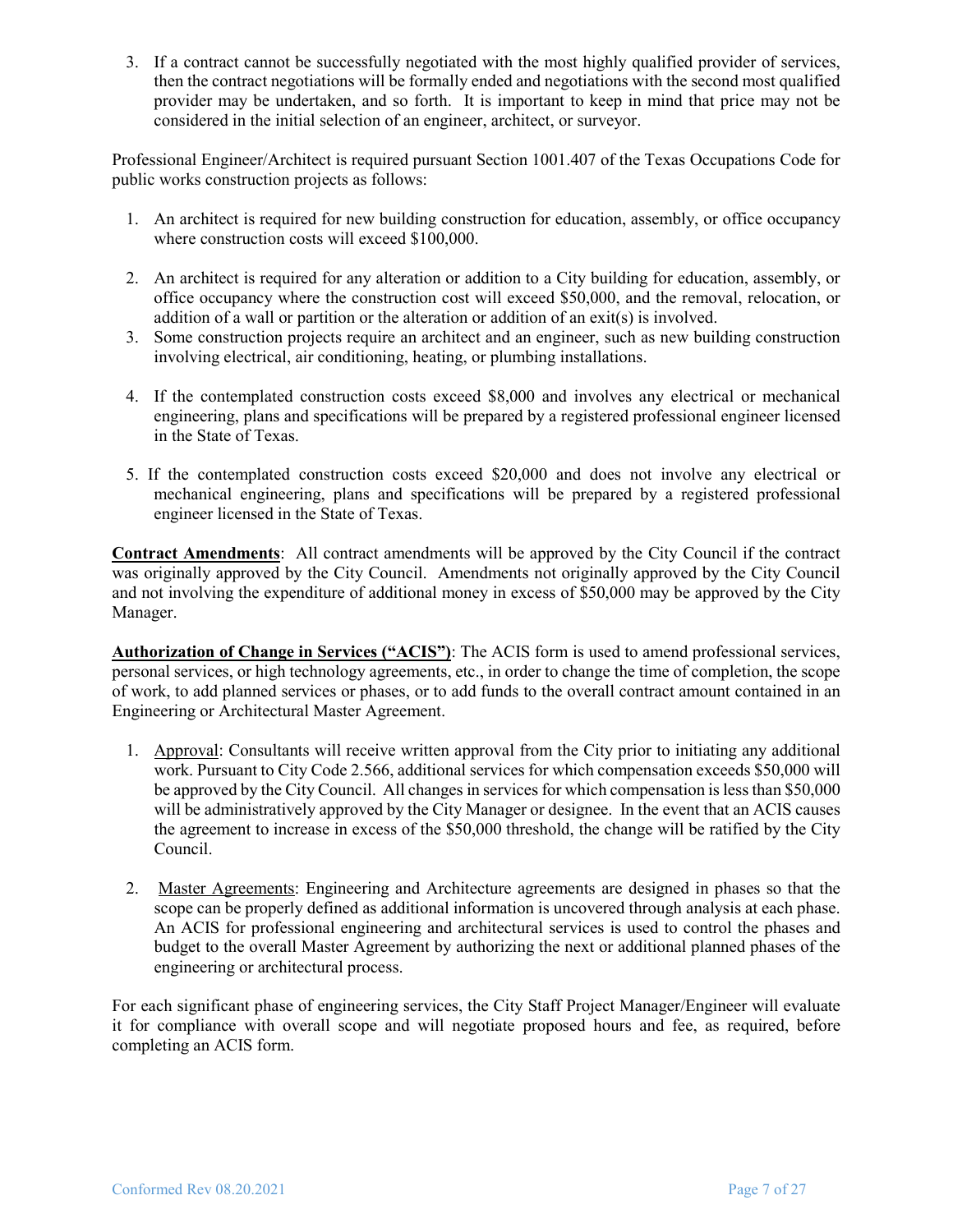- 1. Additional Requirements for Federal Funding: An ACIS to an agreement, including Engineering and Architecture, which is federally funded will comply with 2 CFR 200.318 through 2 CFR 200.326. A cost or price reasonableness analysis must be performed in connection with the transaction.
- 2. Review Process: The City Project Manager/Engineer will submit the ACIS for Engineering and Architectural agreements, the Request for Signature Cover Memo, and the Cost Reasonableness memo (if federally funded) to the Director of Engineering for review and approval before forwarding it to the Purchasing Manager. All ACIS items will be reviewed by the Purchasing Manager for contract compliance. ACIS items being funded with CDBG-DR federal funds will be reviewed by the Director of Finance. Final approvals by City Council or City Manager or designee will follow the policy established in Part c) 1) above.

# **C. CONSTRUCTION CONTRACTS**

Purchasing & Contracting Division will assist Departments by soliciting construction services and in developing and executing construction contracts using the City's standard contract templates approved by the Legal Department. Assistance or direction from the Legal Department will be obtained as needed. When utilizing HUD funds, cost plus percent of construction and cost-plus percent of cost are prohibited. Construction contracts should be fixed price with lump sum or unit price.

- 1. Prevailing Wage Rates and Insurance: Construction projects require prevailing wage rates, comprehensive liability, worker's compensation, and auto liability insurance. Prevailing wage rates will be either Building or High/Heavy, dependent upon the type of construction.
- 2. Public Work Requirement: State law (Section 1001.407 of the Texas Occupations Code) provides that, in general, any public work project which impact the public health, safety, and welfare must be designed and overseen by a registered professional engineer or architect, who can be either a City employee (CIP/Engineering Department) or a third-party contracted consultant. Technical specifications and plans are developed by an architect or engineer, as required.
- 3. Change Orders: After a construction contract is awarded, if changes are necessary in the scope of work, the contract price, or the contract time, the Contractor, the Engineer/Architect of record, or the Project Manager will prepare a change order on a City approved Change Order form. Changes to the work are not effective until all reviews and approvals are made to the Change Order form by signature of all required parties as identified on the Change Order form. Purchasing & Contracting Division will process the Change Order by distributing executed copies to the parties and by revising the contract amount in Tyler Munis, accordingly.

The following limitations pertain to Construction Change Orders per State law and City Ordinance.

a. Twenty-Five Percent Threshold: The net amount of all Change Orders cannot increase the original contract price by more than 25%. The net amount of all Change Orders cannot decrease the original contract price by more than 25% without the Contractor's consent.

b. If a change order for a contract with an original contract price of less than \$1 million increases the contract amount to \$1 million or more, subsequent Change Orders may not increase the revised contract amount by more than 25%.

c. Change Orders Less than \$50,000: Change Orders involving an increase of less than \$50,000 or involving a decrease in funds will be executed by the City Manager or designee.

d. Change Orders Over \$50,000: Change orders involving an increase of \$50,000 or more will be approved by City Council after review by the Purchasing & Contracting Division, Finance Department, and Legal Department.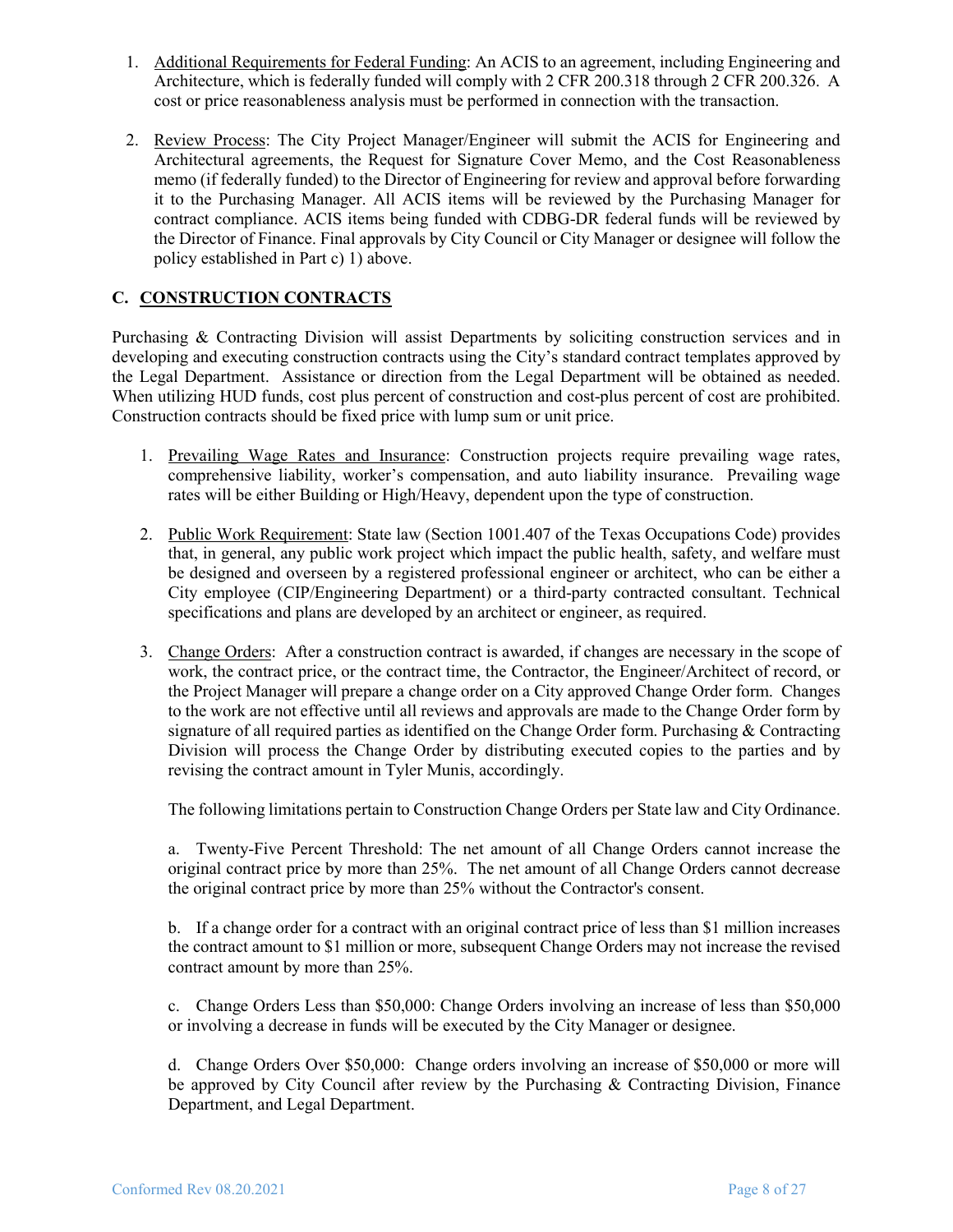e. Emergency Change Orders: The City Manager has the authority to approve individual Change Orders in amounts not to exceed \$100,000 each in circumstances involving a public calamity, unforeseen damage to public machinery, equipment, or property, or when otherwise necessary to preserve or protect the health or safety of City residents. If the Change Order exceeds \$100,000, the City Council must ratify the Change Order.

- 4. Payments for Construction: It is the responsibility of the Project Manager, the project engineer/architect, and the project inspector (when required), to ensure that the work is completed in accordance with the contract documents and that the correct payment requisition forms are obtained from the City and are properly completed. After the Department Director and the Purchasing Manager signatures are obtained on final payments, it will be reviewed and signed by the City Attorney.
- 5. Asbestos Abatement: If the project involves renovation or demolition work on an existing City building, State law requires an asbestos abatement survey to be conducted by an individual licensed to perform these services, and material samples will be collected and submitted for analysis by a State certified laboratory. If asbestos is found, the Project Manager will contact the City's Facilities Manager for additional information regarding asbestos abatement. All demolition projects will be reported to the Texas Department of Health regardless of whether asbestos is present.

#### **CONSTRUCTION LESS THAN \$50,000**

Minor construction includes improvements, repairs, renovations, and upgrades to City facilities (building and civil or horizontal work) with an estimated construction cost of less than \$50,000. Minor construction requires prevailing wage rates, comprehensive liability, worker's compensation, and auto liability insurance.

The City's Facilities Manager, Public Works Department will serve as Project Manager for most minor construction projects for City buildings and facility improvements. Engineering Department and Public Works Department will serve as Project Manager responsible for minor construction projects that do not involve City buildings, i.e. street repairs, maintenance, drainage improvements, fencing, etc.

**Request for Bids/Quotes**: When a Department identifies a need within this expenditure range, Purchasing & Contracting Division will develop the solicitation documents and advertise in multiple outlets for three weeks but no less than two. Opportunity will be given to HUBs in Hays County, as required, and the solicitation will be posted on the City's On-Line Bidding System "EProcurement." The Purchasing & Contracting Division will also post all tabulations and award information on EProcurement. It is the Department's responsibility to evaluate the quotes and submit all evaluation documentation to P&C for contract award.

**Cooperative Purchasing**: For some scopes of work, bids may be obtained from Cooperative vendors. Purchasing and Contracting will assist in the identification and selection of vendors, as needed, and will develop and execute the contract documents.

A Change Order cannot be executed on a minor construction contract where the increase would cause the contract amount to exceed \$50,000.

#### **CONSTRUCTION MORE THAN \$50,000**

Major Construction projects include new construction or major repairs and renovations to City facilities and infrastructure improvements. In additional to insurance and prevailing wage rates, payment and performance bonds are required. A Payment Bond is required for contracts exceeding \$50,000 and a Performance Bond for contracts exceeding \$100,000.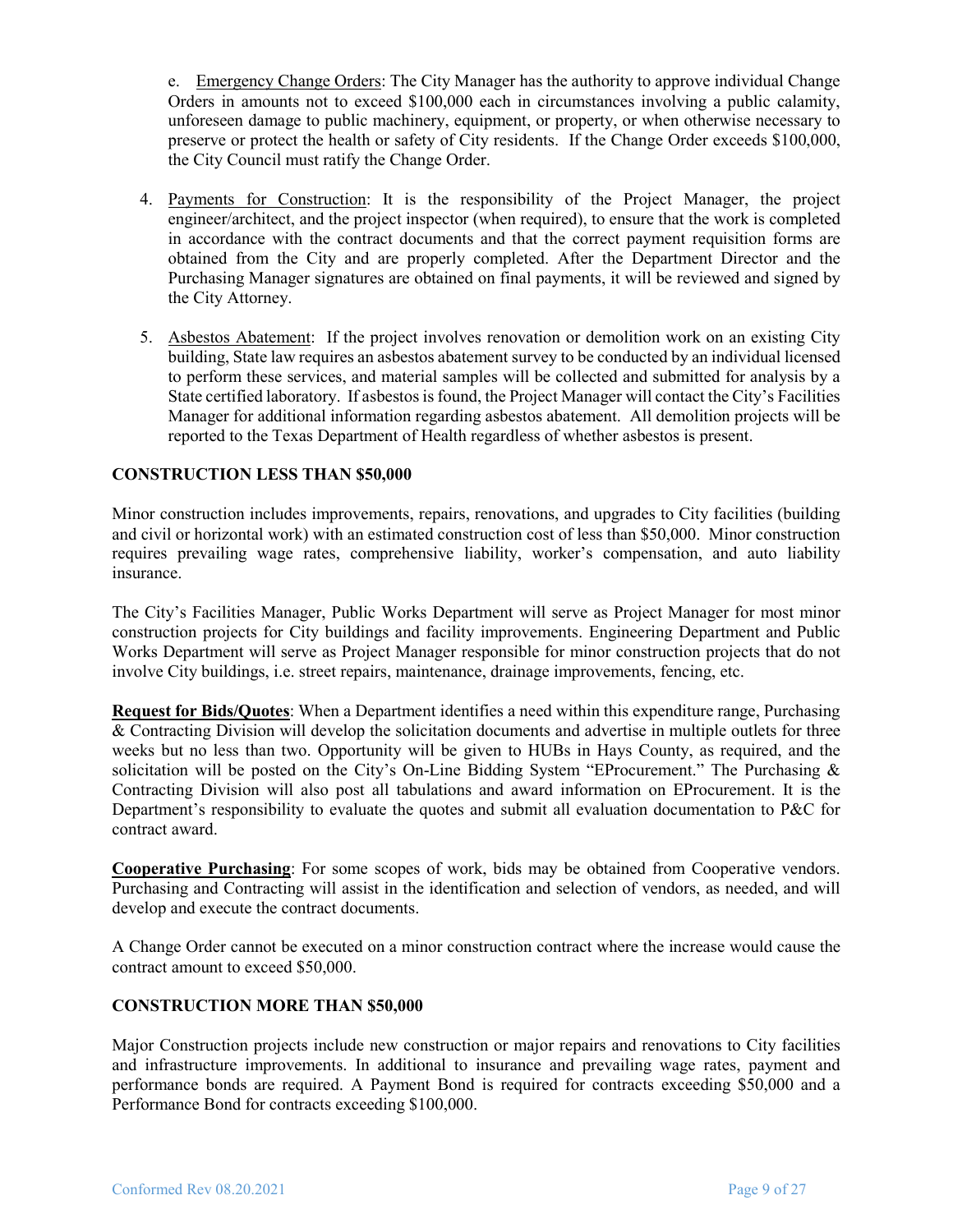The CIP/Engineering Department manages most of the City's infrastructure projects. Infrastructure projects are also managed by the Utilities and Public Works Departments. For building or facility construction projects, the City Manager will designate a City employee, usually a Department Director, to serve as Project Manager. These projects sometimes involve the acquisition by the City of real property, right-of-way, or easements, which should be completed before the project solicitation is advertised. All construction projects utilizing Federal funds will comply 2 CFR 200.318 (g) and 2 CFR 200.325.

**Competitive Sealed Bidding**: Purchasing & Contracting Division will develop the solicitation documents and advertise in the local newspaper for two consecutive weeks and in multiple outlets for a minimum of three weeks. Opportunity will be given to HUBs in Hays County, as required, and the solicitation will be posted on the City's On-Line Bidding System "EProcurement." The Purchasing & Contracting Division will also post all tabulations and award information on EProcurement. It is the Department's responsibility to evaluate the bids and submit all evaluation documentation to P&C for contract award.

**Competitive Sealed Proposals ("CSP")**: Per Texas Government Code 2269, a project may be solicited utilizing the CSP method. This method of solicitation and selection is a similar process to the RFP evaluation and selection process described above and includes 100% complete plans and specifications. Purchasing & Contracting Division will develop the solicitation documents and advertise in the local newspaper for two consecutive weeks and in multiple outlets for a minimum of three weeks. Opportunity will be given to HUBs in Hays County, as required, and the solicitation will be posted on the City's On-Line Bidding System "EProcurement." The Purchasing & Contracting Division will also post all tabulations and award information on EProcurement. The solicitation calendar will be approved by the Department Director or Department representative prior to issuance of the CSP. Purchasing & Contracting Division will assist Departments by facilitating and overseeing the CSP process for selection of construction services using the City's established procedures.

**Cooperative Purchasing**: For very limited scopes, bids may be obtained from Cooperative vendors. Purchasing and Contracting will assist in the identification and selection of vendors, as needed, and will develop and execute the contract documents.

**Council Approval**: Contract award must be approved by City Council. Purchasing and Contracting will coordinate with the Department before initiating the Agenda Request Form ("ARF") in Legistar for internal approvals and placement on City Council Agenda. The exception to P&C initiating the ARF is capital improvement projects managed by CIP/Engineering.

**Elimination of Architectural Barriers**: If the project involves construction or renovation of a building with an estimated construction cost of \$50,000 or more, the City's project engineer/architect is required to submit all plans and specifications for the construction or renovation to the Texas Department of Licensing and Regulation for review and approval.

# **D. HIGH TECHNOLOGY PURCHASES**

Purchasing & Contracting Division will assist Departments by soliciting for high technology purchases and in developing and executing contracts using the City's standard contract templates approved by the Legal Department. Contract templates will be available to Departments through the Intranet or may be provided by P&C. Assistance or direction from the Legal Department will be obtained as needed. High Technology purchases and contracting will be reviewed and approved by the Information Technology Department and will follow the City's IT Policy.

# **PURCHASES LESS THAN \$50,000**

**Request for Proposal Process**: High technology purchases may be made using a Request for Proposal ("RFP") process where the anticipated expense is in less than \$50,000. The Texas Local Government Code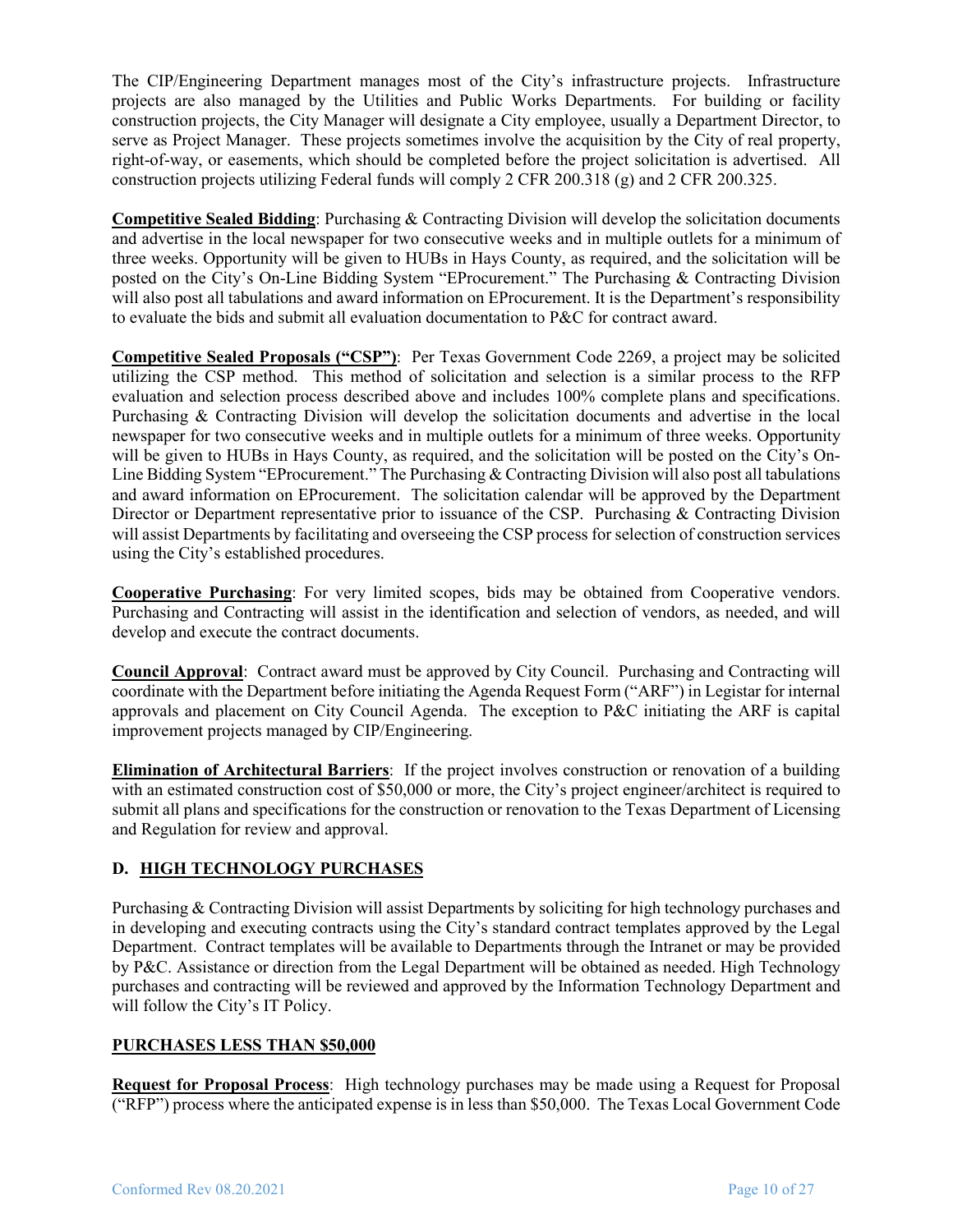requires that the relative importance of price and other evaluation factors be specified in the RFP. The RFP process will adhere to the general practices of the Qualifications-Based Selection ("QBS") process but will include relevant pricing. RFPs will be reviewed and approved by the Department Director or representative, and the Information Technology Director, and the Legal Department, prior to issuing the solicitation for advertisement.

**Cooperative Purchasing or State Contract**: Technology hardware and software may be purchased through a Cooperative vendor or from the State Department of Information Resources ("DIR") contract.

**Purchase Order One-Time Purchase**: Technology hardware and software that is a one-time purchase (no additional subscription or renewal fee) may be initiated by Purchase Order. Refer to Chapter 17, Purchase Order Policy for more direction.

#### **PURCHASES MORE THAN \$50,000**

**Request for Proposal Process**: High technology purchases will be made using a Request for Proposal ("RFP") process where the anticipated expense is in excess of \$50,000. The Texas Local Government Code requires that the relative importance of price and other evaluation factors be specified in the RFP. The RFP process will adhere to the general practices of the Qualifications-Based Selection ("QBS") process but will include relevant importance on pricing. RFPs will be reviewed and approved by the Department Director or representative, the Information Technology Director, and the Legal Department, prior to issuing the solicitation for advertisement.

**Cooperative Purchasing or State Contract**: Technology hardware and software may be procured through a Cooperative vendor or from the State Department of Information Resources ("DIR") contract.

**Council Approval**: Contract award must be approved by City Council. Purchasing and Contracting Division will coordinate with the Department before initiating the Agenda Request Form ("ARF") in Legistar for internal approvals and placement on City Council Agenda.

#### **E. ART/ARTISTS CONTRACTS WAIVER{rev amendment 11 20August2021}**

The Texas Local Government Code allows for the exemption of bidding or competitive proposals for personal services, including the provision of individual artists.

The City will be procuring the personal services of different individual artists for the design and creation of art installations around the City. This waiver will only apply to art and/or artists selected by the San Marcos Arts Commission which already meet the exemption under 252.022(a)(4) of the Texas Local Government Code.

Under the authority granted under 2.566(b) of the San Marcos City Ordinances, this waiver is approved and the project/purchase is exempt from the requirements described under the City's Purchasing Policy. The project/purchase of art/artists contracts is still bound by all applicable State and Local laws.

#### **F. SEPARATE, SEQUENTIAL, OR COMPONENT PURCHASES**

Texas Local Government Code, 252.062(a) prohibits employees from making "separate, sequential, or component purchases to avoid the competitive bidding requirements".Separate, sequential, or component purchasing means purchases made over a period, or made separately, when they would in normal purchasing practices be made in one purchase.

**A violation of these prohibitions is a Class B misdemeanor (\$1,000 fine and/or 180 days in jail), and conviction results in immediate removal from office or employment and ineligibility for other public office or employment for four years after the date of conviction**.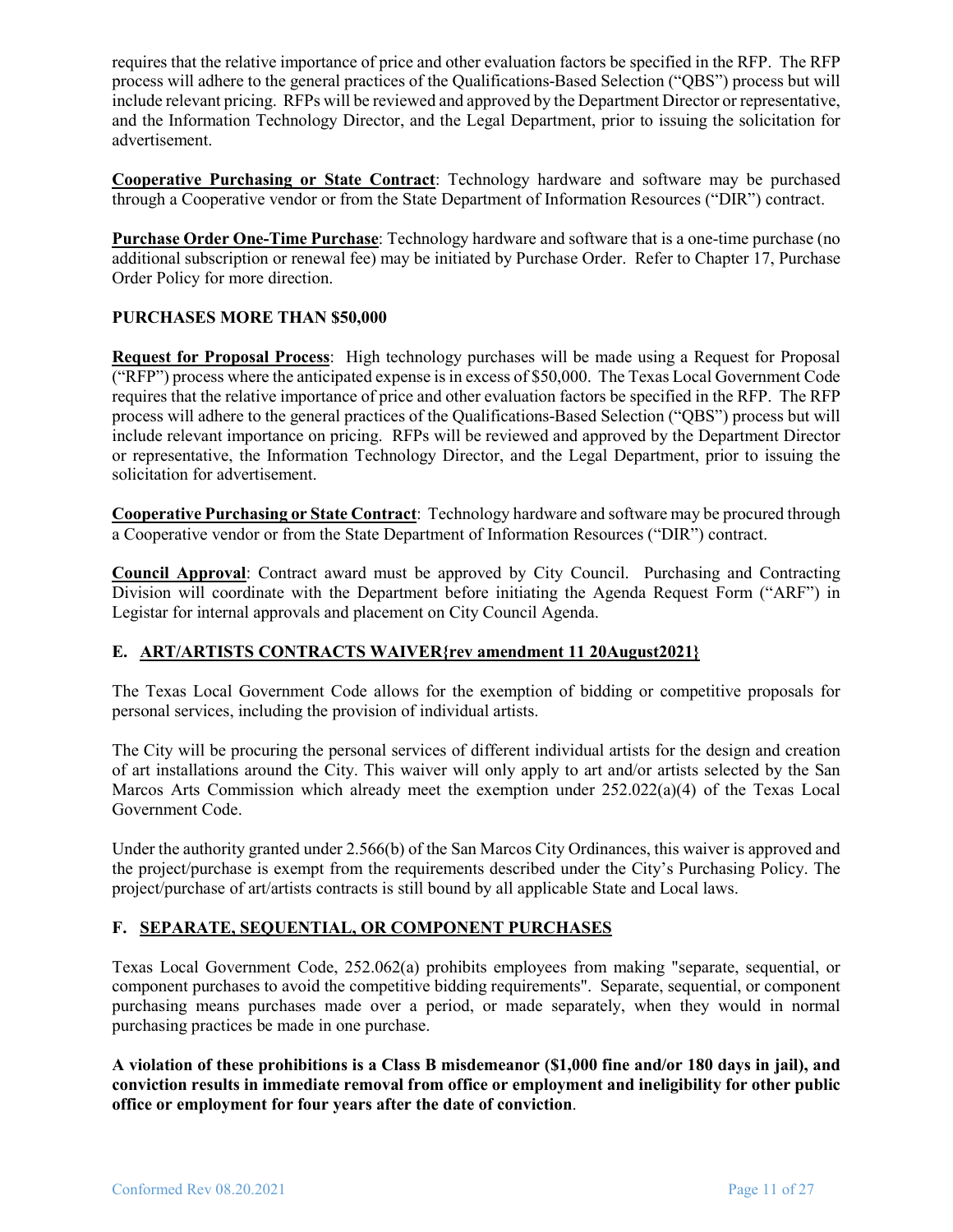# **CHAPTER 6. GENERAL EXEMPTIONS {rev amendment 11 20August2021}**

Chapter 252.022, General Exemptions, Local Government Code, requires that municipalities comply with competitive sealed bids or proposals procedures with few exceptions.

The most commonly claimed exemptions which require additional approvals are for emergencies, personal, professional, or planning services, and sole source. (Refer to Chapter 5, Purchase Categories and Types, Section B for information on personal, professional, or planning services.)

General Exemption approvals for Emergencies and Sole Source must be documented on the "Certificate of Exemption" form and attached to the resulting Contract or Purchase Order in order to maintain a proper audit trail. The Certificate of Exemption form will be initiated by the Department originator of the purchase and coordinated with the Purchasing & Contracting Division.

#### **PURCHASES LESS THAN \$50,000**

If the anticipated expenditure is less than \$50,000, the Certificate of Exemption will be approved by the Department Director and the Purchasing Manager.

#### **PURCHASES MORE THAN \$50,000**

If the anticipated expenditure is more than \$50,000, the Certificate of Exemption will be approved by the Department Director, the Finance Director, and City Manager before seeking City Council's approval. Emergency purchases will be ratified by the City Council due to the necessity for immediate repairs or work. Purchasing and Contracting Division will coordinate with the Department before initiating the Agenda Request Form ("ARF") in Legistar for internal approvals and placement on City Council Agenda. The ARF will provide detailed information and justification for the general exemption. (Refer to Chapter 5, Purchase Categories and Types, Section B, Personal/Professional/Planning Services, for information on personal, professional, or planning services.)

#### **A. EMERGENCY EXEMPTIONS**

Emergency purchases are those procurements necessary due to:

- A public calamity which requires the immediate appropriation of money to relieve the necessity of the municipality's residents or to preserve the property of the City;
- Need to preserve or protect the public health or safety of the City's residents; and/or
- Unforeseen damage to public machinery, equipment, or other property.

When a bona fide emergency occurs, the Department should take the necessary action to remedy the emergency while making efforts to obtain the best possible price. As soon as possible, at the onset of the emergency situation, a Certificate of Exemption will be completed and approval routing initiated.

In the instance of a declared emergency, the City will comply with City Ordinance Chapter 26, Civil Emergencies.

Purchasing & Contracting will issue a purchase order number verbally upon request in the event an emergency purchase is necessary. For those occasions when it is not feasible to obtain a verbal emergency purchase order number, the Department will follow-up with a requisition as soon as time permits. The Department will submit a requisition in Tyler-Munis within 48 hours after the issuance of an emergency purchase order number.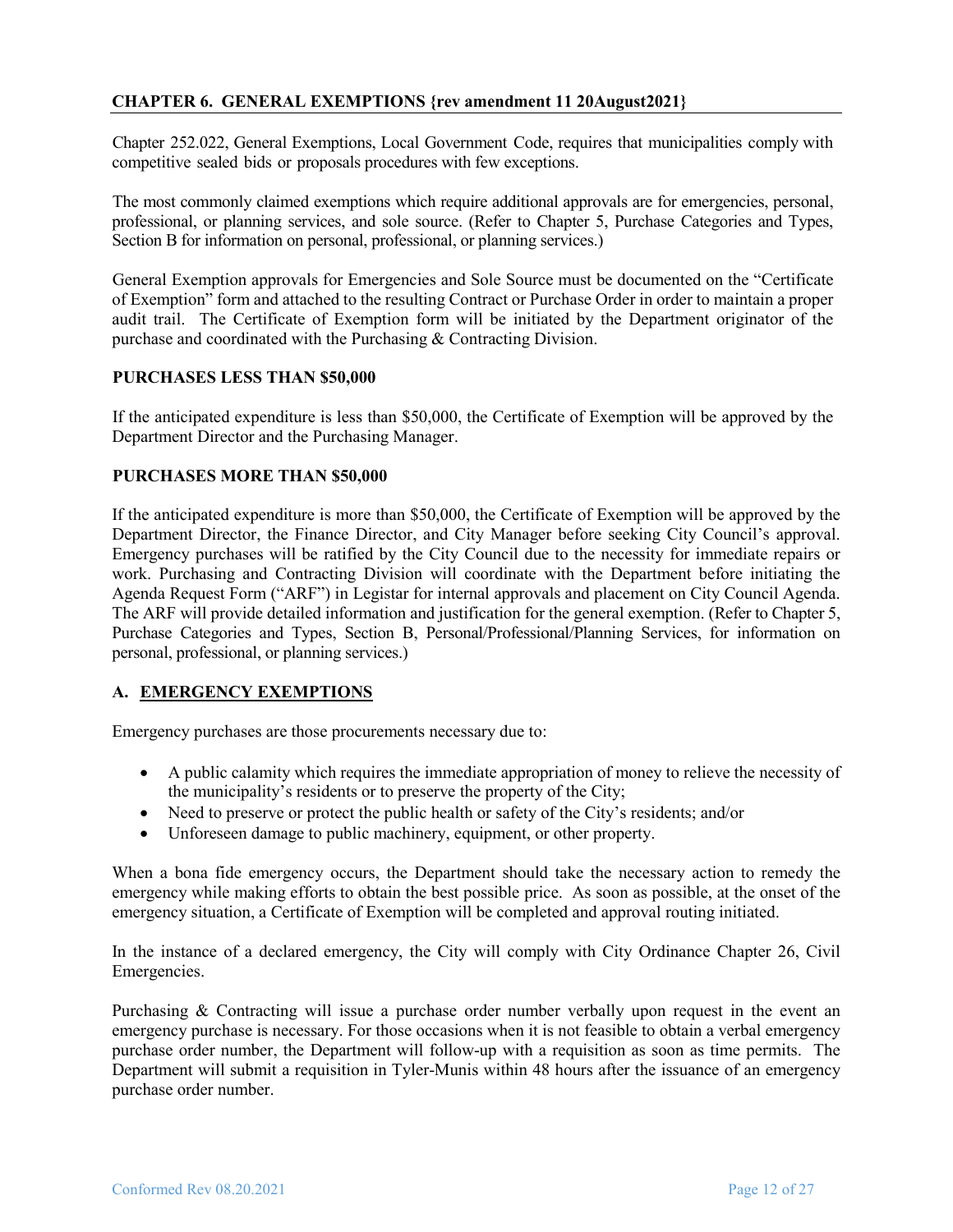An emergency requiring construction must comply with regulations pertaining to insurance, bonds, wage rates, including compliance with federal or grant-related requirements, if any.

# **B. SOLE SOURCE PURCHASES**

Competitive bidding is exempt when the procurement is available from one source which includes:

- Items that are available from one source because of patents, copyrights, secret processes, or natural monopolies;
- Films, manuscripts, or books published and available from only one source;
- Gas, water, and other utility services;
- Captive replacement parts or components for equipment; and
- Books, papers, and other library materials for public library that are available only from the persons holding the exclusive rights to the materials.

A common sole source exists when a product is eligible from one source due to a significant functional difference between the needed product and other similar products on the market, and when the item is available only from one vendor. This occurs with the existence of patents, copyrights, secret processes, or natural monopolies.

Another common sole source exists when one source or product is available meeting the requirements for interface, interchangeability, or replacements parts or components with existing City machinery, equipment, or property.

Some of the questions to ask when considering sole source are:

- Why is the procurement a sole source?
- Why is the vendor the only viable solution?
- Are there other resellers, distributors, or dealers in the market?
- Is the item also available directly from the manufacturer?
- Has this procurement been competitively solicited in the past? How has the City been procuring this item or service previously?
- Are there any other acceptable alternative solutions (e.g. brands)? If not, what makes them unacceptable?
- Is there a concern regarding warranty, compatibility, health and public safety, and/or routine safety?
- Are there territorial or geographic restrictions for the product distribution and sale?
- What other suppliers or products/services were considered?

#### **CHAPTER 7. REVIEW OF EQUIPMENT AND VEHICLE PURCHASES**

All rolling capital equipment and vehicle specifications will be reviewed by the Fleet Division Manager prior to bidding or a purchase is approved. The Purchasing  $&$  Contracting Division will forward all requests to the Fleet Division for review.

#### **CHAPTER 8. RENTAL AND LEASE EQUIPMENT**

All lease agreements for goods or services are accomplished by sealed bids/proposals if the amount of the lease is expected to exceed \$50,000 over the **term** of the lease agreement. A lease of equipment is subject to the requirements for competition that apply to purchases. Rental or lease equipment agreements will be processed on a standard purchase order.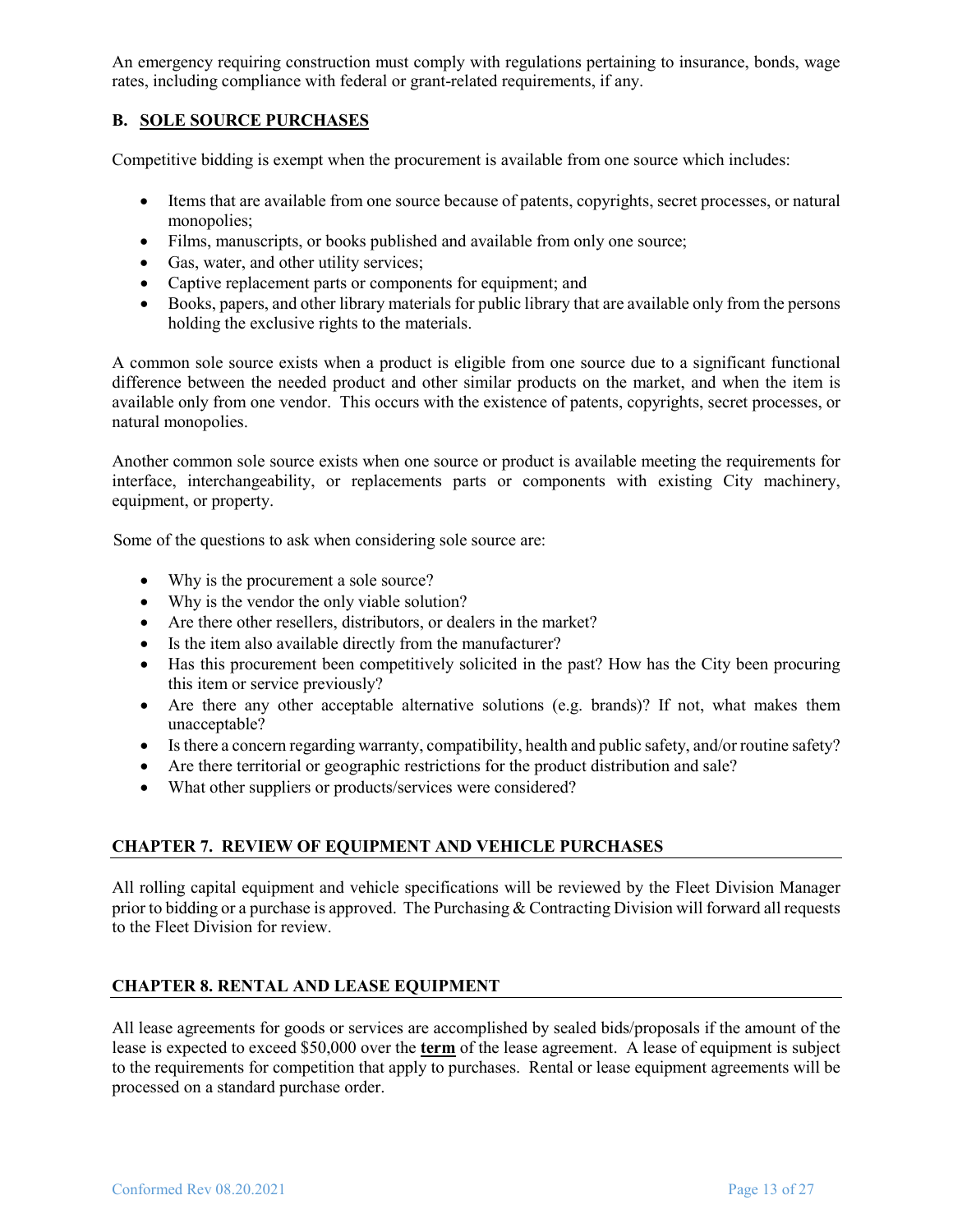The user department will identify the source of funds to cover payments of lease charges for the entire period of the lease.

#### **CHAPTER 9. INTERGOVERNMENTAL PURCHASES**

It is the policy of the City to facilitate joint purchasing arrangements on an inter-governmental basis. The Purchasing Manager will work with other governmental entities to take advantage of the benefits of joint purchasing arrangements. In addition, the Purchasing Manager will utilize various cooperative programs available to the City. All Interlocal agreements require City Council approval prior to utilizing the cooperative program.

#### **CHAPTER 10. CITY COUNCIL AUTHORIZATION**

Under Section 2.566 of the City Code, contracts for the purchase of goods and services involving an expenditure in excess of \$50,000 require the approval of the City Council, whether or not the purchase has been obtained through a competitive bidding or RFP procedure. The Purchasing Manager is responsible along with the user department director for timely processing of City Council Agenda Request forms when Council approval is necessary for a purchase.

# **CHAPTER 11. BUYING LOCALLY**

The City encourages purchases from vendors in San Marcos when the needs of the City and the requirements for competition in this policy can be met. State law, however, does not permit purchases to be limited to San Marcos vendors when competition is afforded by out-of-town vendors who can meet the City's delivery and/or service requirements.

For purchases utilizing HUD monies the use of statutorily or administratively imposed state or local geographic preferences in the evaluation of bids/proposals is prohibited.

# **CHAPTER 12. ETHICS CODE RESTRICTIONS**

Because the City is a major purchaser of goods and services in the San Marcos community, and because the City Council encourages service on City boards and commissions by business persons in the community, the process of selecting vendors for goods and services will include a review and determination of compliance with State and local restrictions.

The City Charter and Ethics Ordinance provide that the City cannot make purchases from a vendor where a City Council member, a City employee, or their immediate family would have a financial interest in the sale.

The City adopted ethical criteria for award of City contracts for each procurement process, these are located on the City website, under the Purchasing & Contracting Division section.

All purchases utilizing Federal funds will comply with 2 CFR 200.318 (c),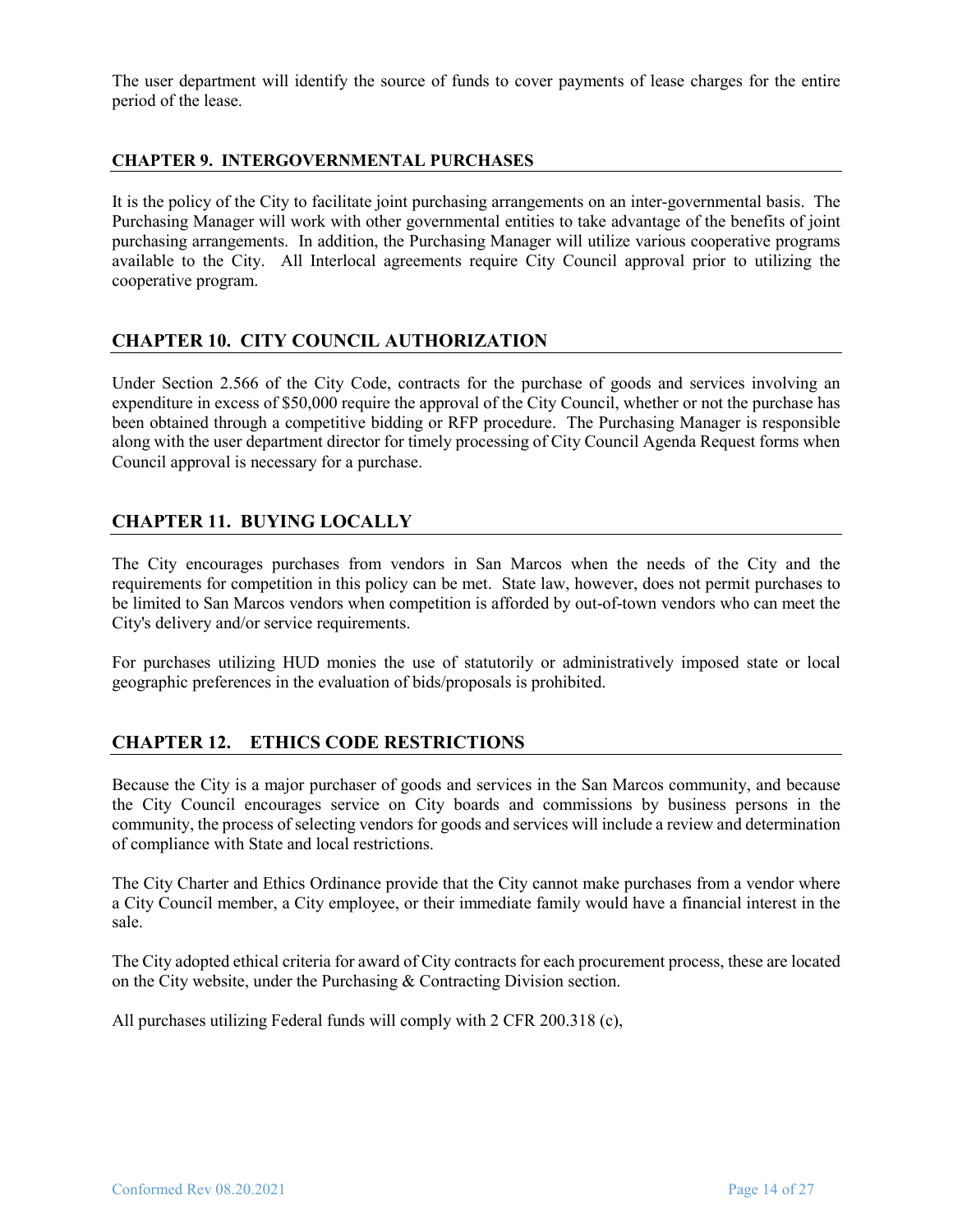# **CHAPTER 13. HISTORICALLY UNDERUTILIZED BUSINESSES (HUB'S)**

The City is taking the following actions to assist Historically Underutilized Businesses (HUB's) in doing business with the City.

**A**. The Purchasing & Contracting Division insures that HUB's are given a fair and equal opportunity to participate in City contracts.

**B.** The Purchasing & Contracting Division ensures that, before the City makes an expenditure of more than \$3,000 but less than \$50,000, at least two HUB's in Hays County are contacted on a rotating basis, based on information available from the Texas Comptroller of Public Accounts.

It is the City's intent that these actions help in securing further participation from HUB's within the City.

BIDDER'S LIST: The Purchasing & Contracting Division is the single point of contact for businesses requesting to be added to the City's bidder's list (EProcurement is used for all types of procurements.)

All purchases utilizing Federal funds will comply with 2 CFR 200.321 regarding contracting with small and minority businesses, women's business enterprises and labor surplus area firms.

# **CHAPTER 14. FIXED ASSETS**

The City is responsible for keeping records of all of its fixed assets. All new assets which have an original cost of \$5,000 or more and an estimated three year life span are fixed assets and will be added to the fixed assets records. All duties and responsibilities related to fixed assets inventory records are supervised by the Finance Department. Cooperation from department directors and division managers throughout the City is necessary if the system is to work; however, this effort is centrally organized, monitored, and reported by the Finance Department staff.

# **CHAPTER 15. SURPLUS**

All surplus computer hardware and software will be returned to the I.T. Department. For all other surplus goods, contact the Purchasing & Contracting Division for disposal either by on-line auction or City garage sale. The donation of **all** surplus goods to other entities will be approved by City Council resolution.

The City Manager has the authority to authorize the donation of surplus material to a governmental entity. This will be documented by a memo through the Purchasing Division and signed by the City Manager. **{rev amendment 1 21September2017}**

# **CHAPTER 16. RECYCLED PRODUCTS**

The Purchasing & Contracting Division encourages all user departments to assist in the purchase of recycled products and to support recycling efforts.

# **CHAPTER 17. PURCHASE ORDER POLICY{rev amendment 11 20August2021}**

The Purchase Order ("PO") is a binding written agreement between the City and a vendor obligating the City to pay for specified goods or services when delivered and acceptable and binds the City and the vendor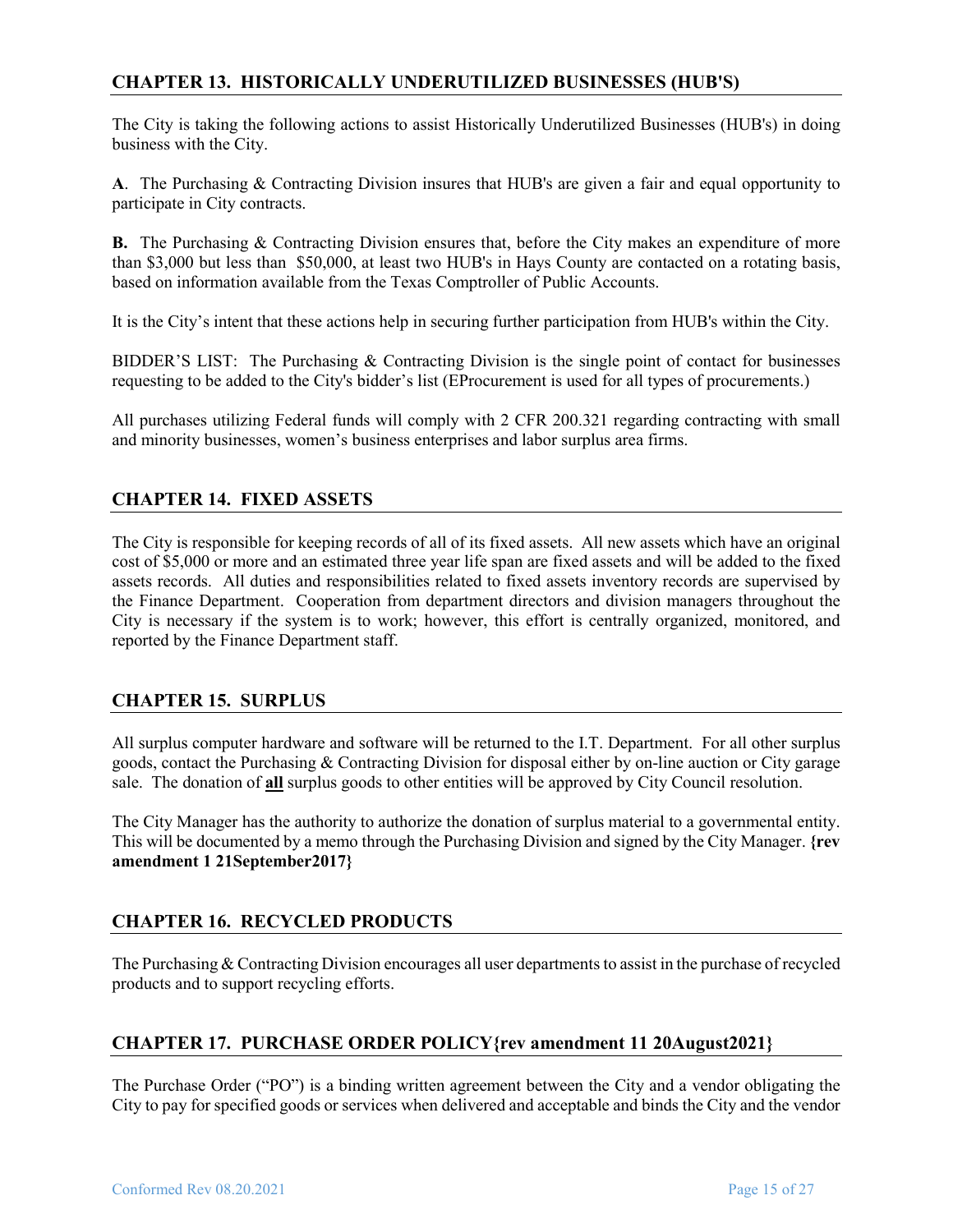to the City Standard Terms and Conditions.

Purchase Orders are generally for supplies, goods, and services when the purchase amount is up to \$50,000 and for purchases made from authorized purchasing Cooperative vendors. For software or services which may be renewed annually, a "Contract" developed by Purchasing & Contracting Division is the appropriate mechanism which includes additional terms, conditions, requirements, and renewal terms and will be entered in Tyler Munis by P&C.

A Purchase Order is required for the purpose of obligating or encumbering funds for those contracts which are established in Tyler Munis as "not-to-exceed,"

POs originate with a requisition entered by the Department, are approved through a designated workflow process, and converted by the Purchasing & Contracting Division only. P&C reviews requisitions and POs daily, and the average timeframe to convert (approve) a Purchase Order is 24-48 hours once received by P&C. Refer to Chapter 5, Purchase Categories and Types for more information.

NO EMPLOYEE SHALL VERBALLY CONSENT TO AN ORDER BEFORE A PURCHASE ORDER OR CONTRACT HAS BEEN EXECUTED.

# **CHAPTER 18. DEBARMENT**

#### **A. SUSPENSION/DEBARMENT**

The City of San Marcos may suspend or debar Vendors from the consideration for award of contracts. All purchasing utilizing Federal funds will comply with 2 CRF 200.213. Grounds for suspension/debarment are included, but will not be limited to the following:

- 1. If the Vendor misrepresents its qualification, experience or provides false information on a bid/proposal/quote response to the City;
- 2. If the Vendor is debarred, suspended, proposed for debarment, declared ineligible, or voluntarily excluded from covered transactions by any Federal Department, State Department or local government;
- 3. If the Vendor, within a three year period preceding an Agreement, has been convicted of or had a civil judgment rendered against it for commission of fraud or a criminal offense in connection with obtaining, attempting to obtain, or performing a public (Federal, State or local) transaction or contract under a public transaction, violation of Federal or State antitrust statutes or commission of embezzlement, theft, forgery, bribery, falsification or destruction of records, making false statements, or receiving stolen property;
- 4. If the Vendor is indicted at the time of submitting a bid/proposal/quote response for or otherwise criminally or civilly charged by a governmental entity (Federal, State or local) with commission of other similar services or contracts;
- 5. If the Vendor, within a three year period preceding the bid/proposal/quote due date, had one or more public transactions (Federal, State or local) terminated for cause or default; and
- 6. If the Vendor violates any Federal, State and local governmental laws, rules and regulations relating to its responsibilities, as set forth in the bid/proposal/quote documents or agreement.

The Vendor may appeal the Purchasing Manager's decision to remove the Vendor from the City's Vendor list by submitting a protest to the City of San Marcos Purchasing & Contracting Division.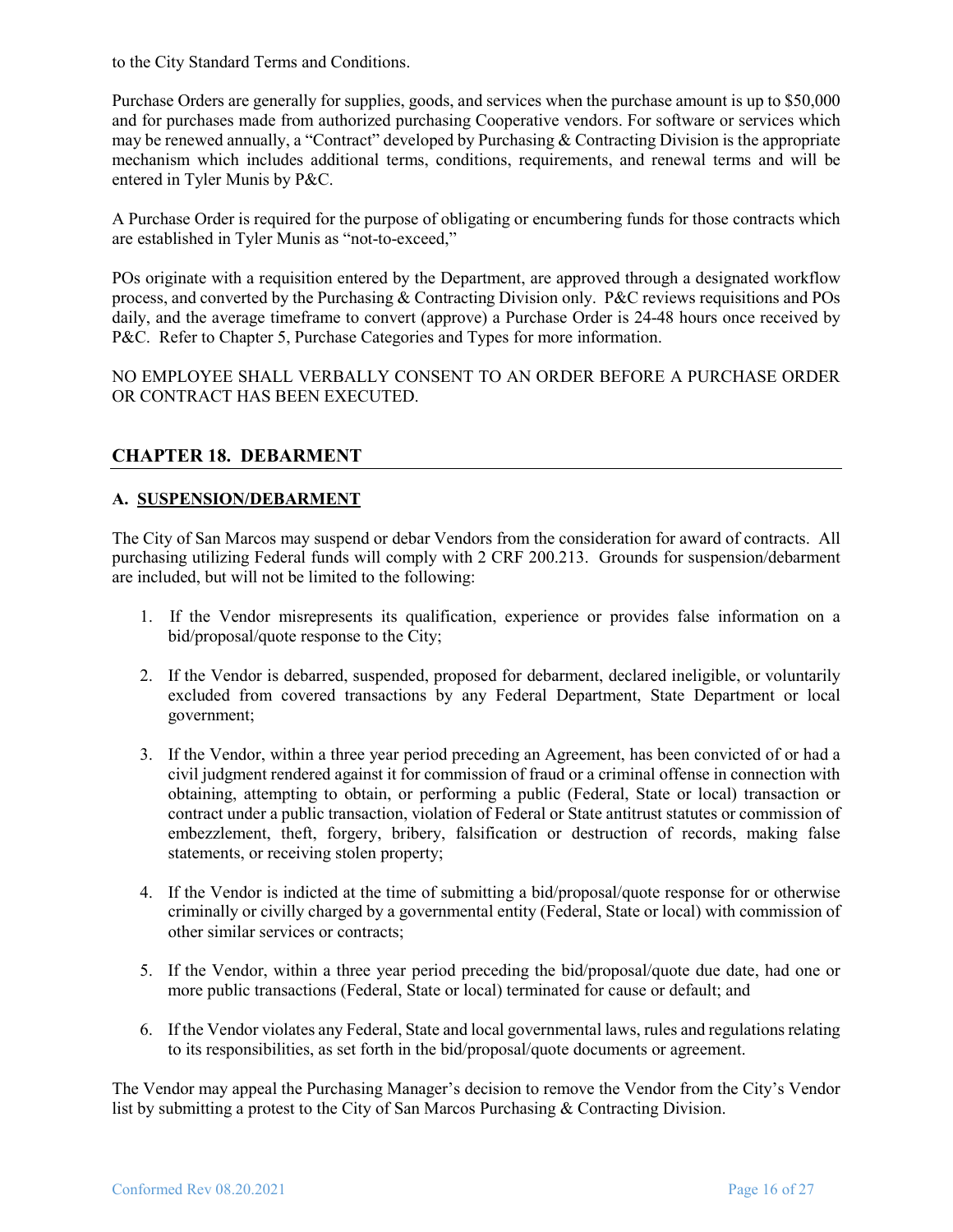The Purchaser & Contracting Division will verify debarment status of all vendors prior to initiating contract award, using the EPLS system [\(https://www.SAM.Gov\)](https://www.sam.gov/). **{rev amendment 8 18May2020}**

### **B. PROCEDURES FOR DOCUMENTATION**

Each fund expense purchase using federal funds or in excess of minimum contract or purchasing price amounts must be able to provide evidence that the debarment status of vendors has been verified before funds have been committed for a purchase or contract to the vendor. For purposes of federal reimbursements and advances a screen print of the SAM.Gov page indicating the vendor is not debarred provides that evidence.

Before funds may be spent, the Purchasing & Contracting Division will:

- 1. Go to the EPLS Website [\(https://www.SAM.Gov\)](https://www.sam.gov/) and search the EPLS system for the vendor.
- 3. If the vendor is found to be debarred, the vendor may not be used for procurements utilizing Funds.
- 4. If the vendor is found not be debarred, print the screen page and retain with the procurement documentation.
- 5. A copy of the screen print indicating the vendor is not debarred, at the time of the procurement, will be included with the supporting documentation submitted.

# **CHAPTER 19. DEMOLITION/SALVAGE POLICY**

The City is a strong proponent of minimizing waste and maximizing the reuse and recycling of building materials (such as windows, doors, lighting fixtures, hardware, flooring, plumbing fixtures and fittings) and to support our citizens to build, remodel and repair their homes, and our community.

The City does not believe that every City-owned structure can or should be saved. Through neglect, time, and damage some structures are no longer structurally sound or economically viable and need to be demolished. The City does believe that materials from these structures should be recycled whenever possible.

Recycled materials reduce landfill waste and allow pieces of old buildings to serve a useful purpose. Many of these components have architectural, historical or design details in these structures and are difficult to reproduce, even at a high cost, and can very safely and easily be removed before demolition.

#### **A. DEFINITIONS**

- 1. Deconstruction: The selective dismantlement of building components, specifically for re-use, recycling, and waste management.
- 2. Demolition: The act or process of reducing a structure, as defined by State or local code, to a collapsed state.
- 3. Demolition debris: Materials including building materials and personal effects that are deposited as a result of the demolition process.
- 4. Salvage: Materials saved that were in danger of damage or destruction.
- 5. Unsafe structures: A structure found to be dangerous to the life, health or safety of the public because such structure is so damaged or structurally unsafe as a direct result of the declared disaster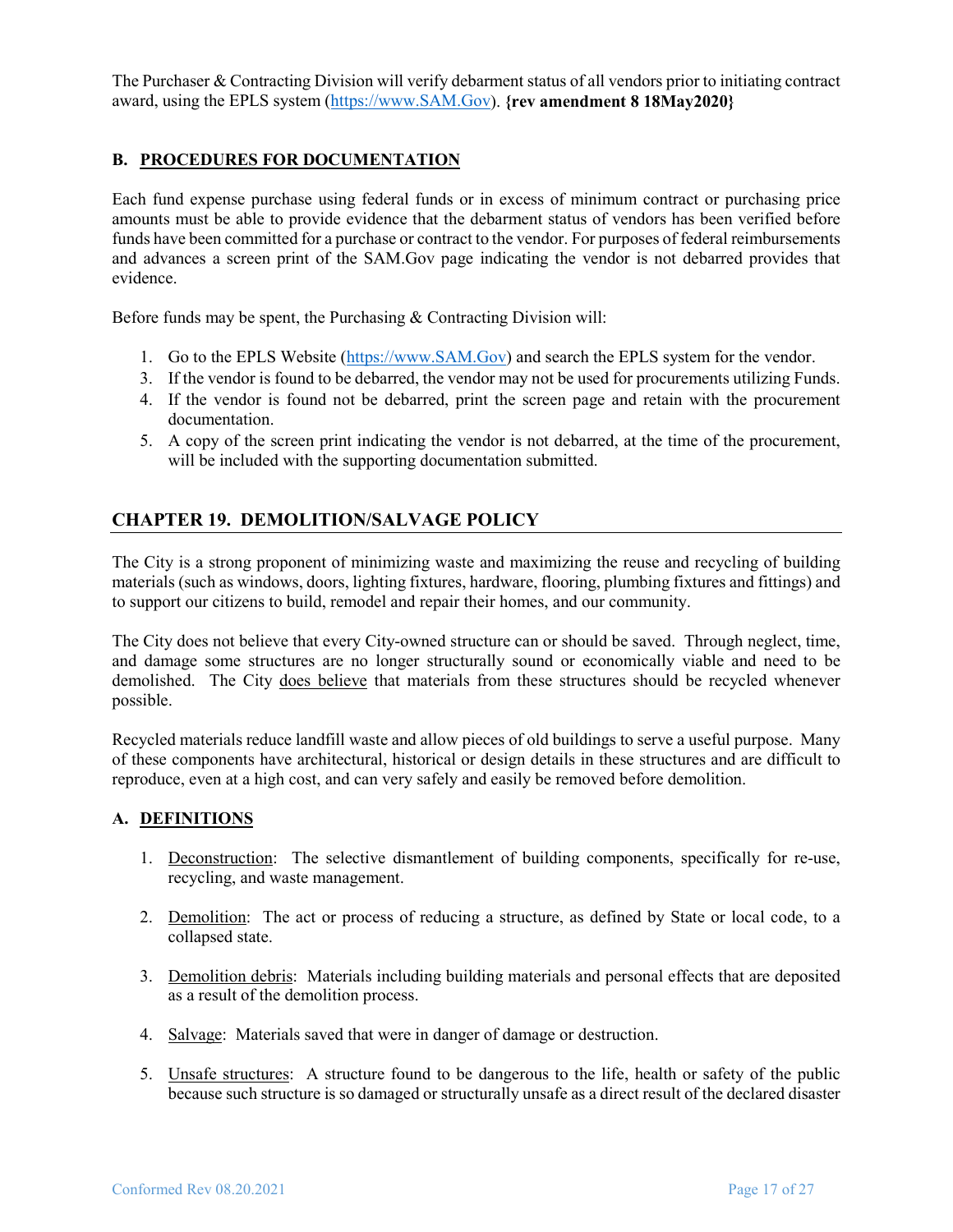that partial or complete collapse is imminent.

#### **B. INSPECTION OF STRUCTURE**

The Chief Building Official will inspect the structure to provide determination as to whether the structure can be sold and moved or whether it must be demolished. The City will consider alternative measures to eliminate threats to life, public health, and safety posed by damaged unsafe structures, including fencing off unsafe structures and restricting public access, when evaluating requires for demolition. The following factors relating to the feasibility of selling existing structures on the site will be considered:

- 1. The level of intactness of the original structure and the quality of extensions and renovations undertaken in the past.
- 2. The structural integrity and condition of the existing building. This assessment is based on both external condition (including the existence of hazardous materials), and internal condition (including the condition of existing services such as plumbing and electricity).

**C. HISTORICAL SIGNIFICANCE:** The Development Services Director will determine if the structure has any historical or cultural significance.

**D. SALE OF STRUCTURE:** If the structure has been approved by the Chief Building Official, the structure will first be sold either through a public auction or through a formal bidding process. If no bids are received, the City will proceed with the demolition/salvage process.

**E. DEMOLITION OF STRUCTURE:** If the structure is not able to be sold, the City will complete the following:

- 1. Asbestos Abatement: If the project involves demolition work on an existing City building, state law requires an asbestos abatement survey to be conducted by an individual licensed to perform these services, and material samples will be collected and submitted for analysis by a State certified laboratory. If asbestos is found, the Project Manager will contact the Facilities Manager located in the Community Services Department, Parks and Recreation Division for additional information regarding asbestos abatement. All demotion projects will be reported to the Texas Department of Health regardless of whether asbestos is present.
- 2. Invitation to Bid ("IFB"): Issue an IFB or Request for Quote ("RFQ") (depending on the total dollar value of the resulting contract) for the structure through the Purchasing  $\&$  Contracting Division.

**F. SALVAGE MATERIALS:** The contractor will donate all salvageable materials to local organizations for disbursement to citizens to meet the City's mission **OR "G" BASED ON THE SPECIFIC SITUATION.**

**G. OWNERSHIP OF MATERIALS:** The City has the right to retain ownership of any salvaged material or equipment. The contractor will notify the City prior to the disposal of any salvageable material.

**H. HISTORIC STRUCTURES:** The City will not issue a contract for the demolition of any building, structure, site or object which is being considered by the Texas Historic Commission for designation as historic or which is located within a district being considered by the Texas Historic Commission for designation as historic where the permit application is filed on or after the date that notices of proposed designation have been mailed. The City may issue a contract if the Texas Historic Commission has not taken final action on designation of a district if more than ninety (90) days have elapsed from the date the permit application was filed with the Texas Historic Commission.

Any building, structure, site or object that is designated at historical and is being considered for demolition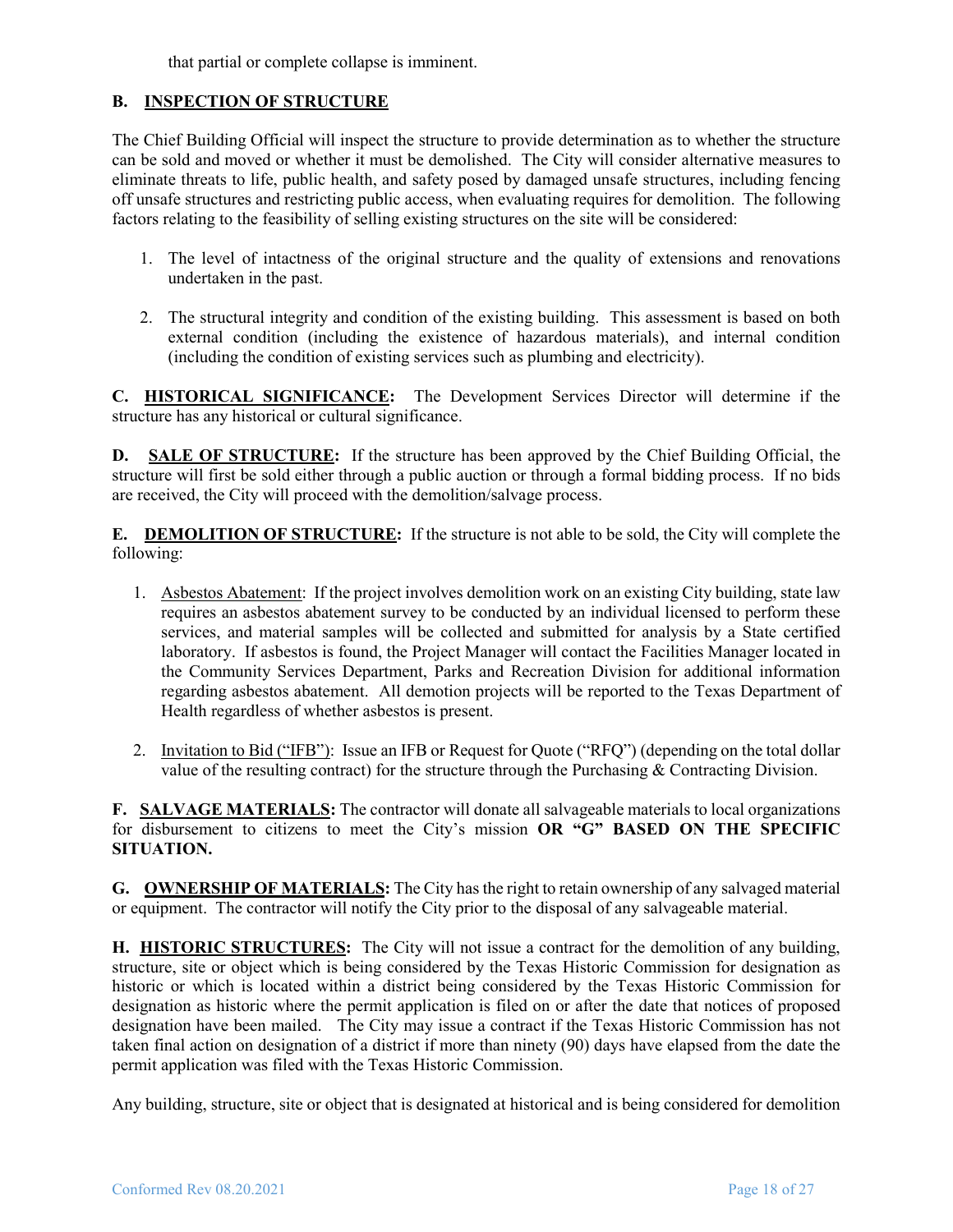# **CHAPTER 20. PREPAYMENT/ADVANCE PAYMENTS**

#### **{rev amendment 7 28November2018}**

As a rule, the City should not pay for goods and services prior to receiving them from the vendor. To do so puts the City of San Marcos at risk of paying for goods/services which may not be delivered or that do not meet the City's specifications or expectations. Additionally, it places liability on the employee who authorized the prepayment.

There are few exceptions to this rule and the following items may be considered and appropriate for prepayment:

- payments to federal, state or other local agencies
- books
- initial purchase or renewal of subscriptions
- initial purchase or renewal of professional memberships
- professional license fees
- registration fees
- lease/rent payment
- maintenance agreements
- software or software renewals
- publications such as pamphlets, brochures, or reprints
- classified advertising
- postage
- exhibit booth fees
- accreditation fees
- exam fees

If a vendor is persistent about prepayment, contact the Purchasing Manager to assist in mitigating the situation.

# **CHAPTER 21. NON-DISCRIMINATION POLICY{rev amendment 8 18May2020}**

Effective May 15, 2020, any bidder or proposer who wants to do business with the City of San Marcos must certify that their business is an Equal Opportunity Employer that does not and will not discriminate in employment and in subcontracts based on race, color, sexual orientation, gender identity, national origin, sex, age, disability or economic condition, and prohibits retaliation, discharge, or discrimination against any employee or applicant for employment or against any subcontractor or supplier. All bidding and contract documents are modified to reflect this requirement.

# **CHAPTER 22. PROTEST PROCEDURES{rev amendment 8 18May2020}**

Effective May 15, 2020, the following protest procedures will be in all bidding and contract documents:

Protest Procedures: The purpose of the protest procedures is to protect the public interest in the purchasing process. This section is intended to give a bidder, proposer, or contractor who is aggrieved in connection with the solicitation, evaluation, or award of a contract the opportunity to protest. The City's objective is to resolve protests as soon as practical.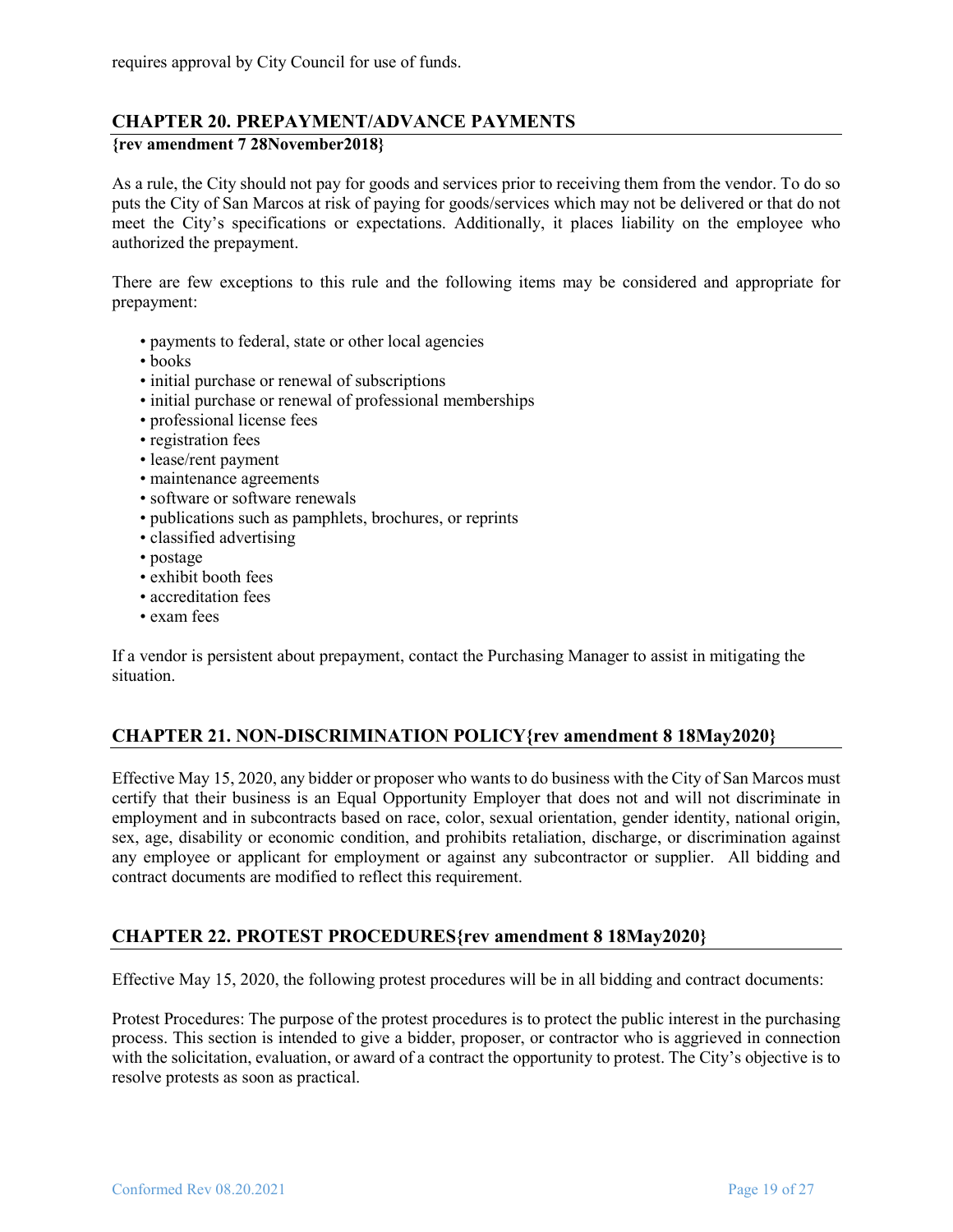Any protest or complaint to the City's consideration must be submitted in writing and received by the Purchasing Manager no later than 5:00 PM on the fifth (5th) calendar day after the City notifies the bidder or proposer: 1) that it is deemed non-responsive; 2) that it is deemed not responsible; 3) the name of the apparent winning bidder; or 4) the City's intent to award a contract. If the protest or complaint does not contain the following information, it may be dismissed by the Purchasing Manager:

- Protestor's name, address, telephone number, and email address;
- The solicitation number:
- Identification of the statute or policy that is alleged to have been violated;
- A precise statement of the relevant facts;
- Identification of the issues to be resolved; and
- Supporting documentation.

The protest must be concise and presented logically and factually to help with the City's review and determination as to whether the grounds for the protest are sufficient. The Purchasing Manager will notify the protesting party that the protest has been received and make every effort to resolve the protest before contract award.

If it is determined that the grounds for the protest are insufficient and no violation of a statute or policy has occurred, the Purchasing Manager will provide a written decision to the protesting party setting forth the reasons for the determination.

If, after conferring with the City Attorney's Office, it is decided that the grounds for the protest are sufficient and it is determined that a violation of a statute or policy has occurred, the Purchasing Manager will inform the protesting party by letter setting forth the reasons for the determination and the remedial action that will be taken.

When a protest is filed, the City will not make an award until a decision on the protest is made except, as determined by the City Manager, when a delay would jeopardize urgently needed goods or services, or a delay in making an award will unduly delay delivery or performance of urgently needed services.

# **CHAPTER 23. PURCHASE CARD POLICY AND PROCEDURES**

**{rev amendment 9 01March2021}**

**A. OBJECTIVES:** Minimize the City's financial risk while providing an efficient cost-effective method of making small purchases through the following:

- $\cdot \cdot$  Implementing policy and procedures for the acceptable use of the procurement card (P-Card) which supports a public purpose and the core values of the City of San Marcos
- $\div$  Limiting and monitoring the number of P-Cards in distribution throughout the City by: 1) designating Department P-Card Coordinator to make those infrequent purchases for staff; and 2) encouraging an alternate Employee Travel Card program for infrequent travel expenses
- $\triangle$  Defining roles and responsibilities
- Providing mandatory and refresher trainings for cardholders
- Providing procedures for monitoring the Program based on generally acceptable accounting procedures and best practices
- Implementing controls and disciplinary actions for fraud, misuse, or misappropriation of public funds

#### **B. INTRODUCTION**

The City of San Marcos P-Card Program is intended to provide an additional method of purchasing and paying for "informal" (below \$3,000) transactions of goods and services, and in emergencies when authorized by the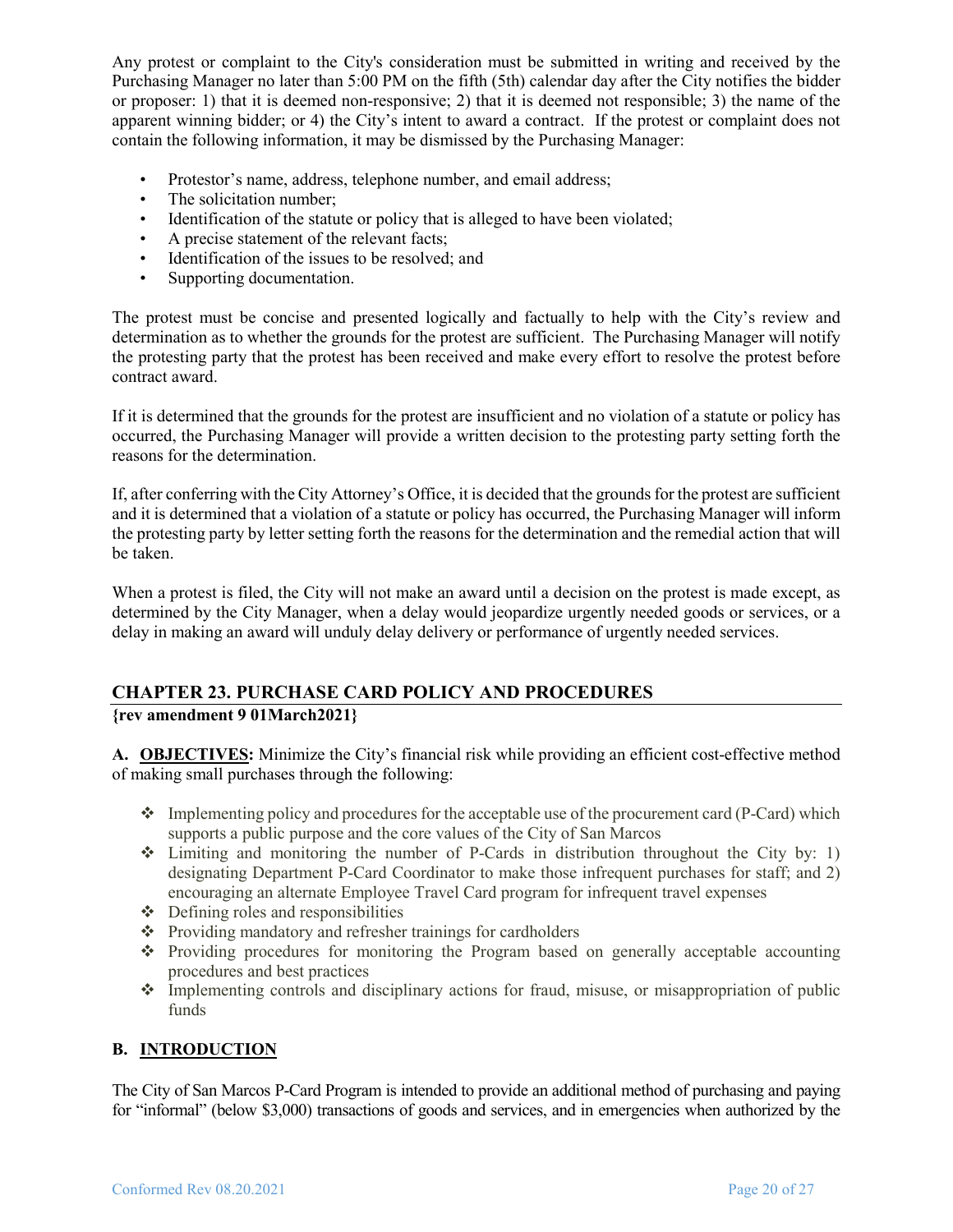City Manager as required below. The P-Card program is not intended to circumvent existing City of San Marcos Purchasing Policy or state and local procurement regulations.

Pursuant to Chapter 17 of the City of San Marcos Purchasing Policy, the primary purchasing document used by the City to secure goods and services is the Purchase Order ("PO"). The PO is a binding written agreement between the City and a vendor obligating the City to pay for specified goods or services when delivered in accordance with the purchase order terms.

The P-Card Program is established through a contract by the State of Texas Comptroller of Public Accounts with a financial institution. The P-Card program is a function of the City's Purchasing and Contracting Division within the Finance Department.

Issuance of a P-Card represents trust in personnel and requires employees to act as responsible fiduciary agents to safeguard and protect the City of San Marcos. Discretion should be adhered to in assigning P-Cards to employees whose position responsibilities do not require purchasing goods and services.

A number of unique controls have been developed for the City's P-Card Program. These controls ensure that the cards will be used only for official operational purchases and within specific dollar limits. The Finance Department, through the P-card Program Administrator (Program Administrator), is responsible for daily auditing functions, assessments, trainings, and overall maintenance of the program.

*Prudent, good business judgment must be exercised at all times when making any purchase with public funds. Before making a purchase, the Cardholder should ask, "How will this transaction be perceived by the public we serve?"*

#### **C. ROLES / RESPONSIBILITIES**

1. Finance Department | Purchasing and Contracting Division:

Develop policies and procedures for the use of P-Cards in compliance with State law. Administer the Purchasing Card Program, to include the following responsibilities:

- o Maintain and update P-Card policies and procedures.
- o Approve and process applications for the issuance of P-Cards.
- o Maintain and monitor a current list of cardholders, card numbers, and card limits.
- o Process changes to cardholder limits and restrictions.
- o Manage and adjust spending limits as required for emergency purchases.
- o Cancel and suspend cards as required by the City's Purchasing and P-Card policies, or as requested by Department Directors and/or City Manager.
- o Conduct random audits of P-Card transactions to ensure compliance with State law, City policies, and to ensure the proper use of City funds.
- o The Program Administrator will serve as primary contact with the financial institution for the purchasing card program and with Cardholders.
- o The Program Administrator will coordinate and conduct training on P-Card usage and transaction processing.
- 2. Finance Department | Accounting Division:
- o Review monthly billing statements from the financial institution and supporting documentation from departments ensuring timely payment of monthly indebtedness.
- o Process general ledger interface for monthly P-Card purchases. Coordinate any system updates needed to interface with the City's financial system.
- o Review or perform necessary accounting transactions to process all departmental charges and ensure the reconciliation account zeroes out monthly.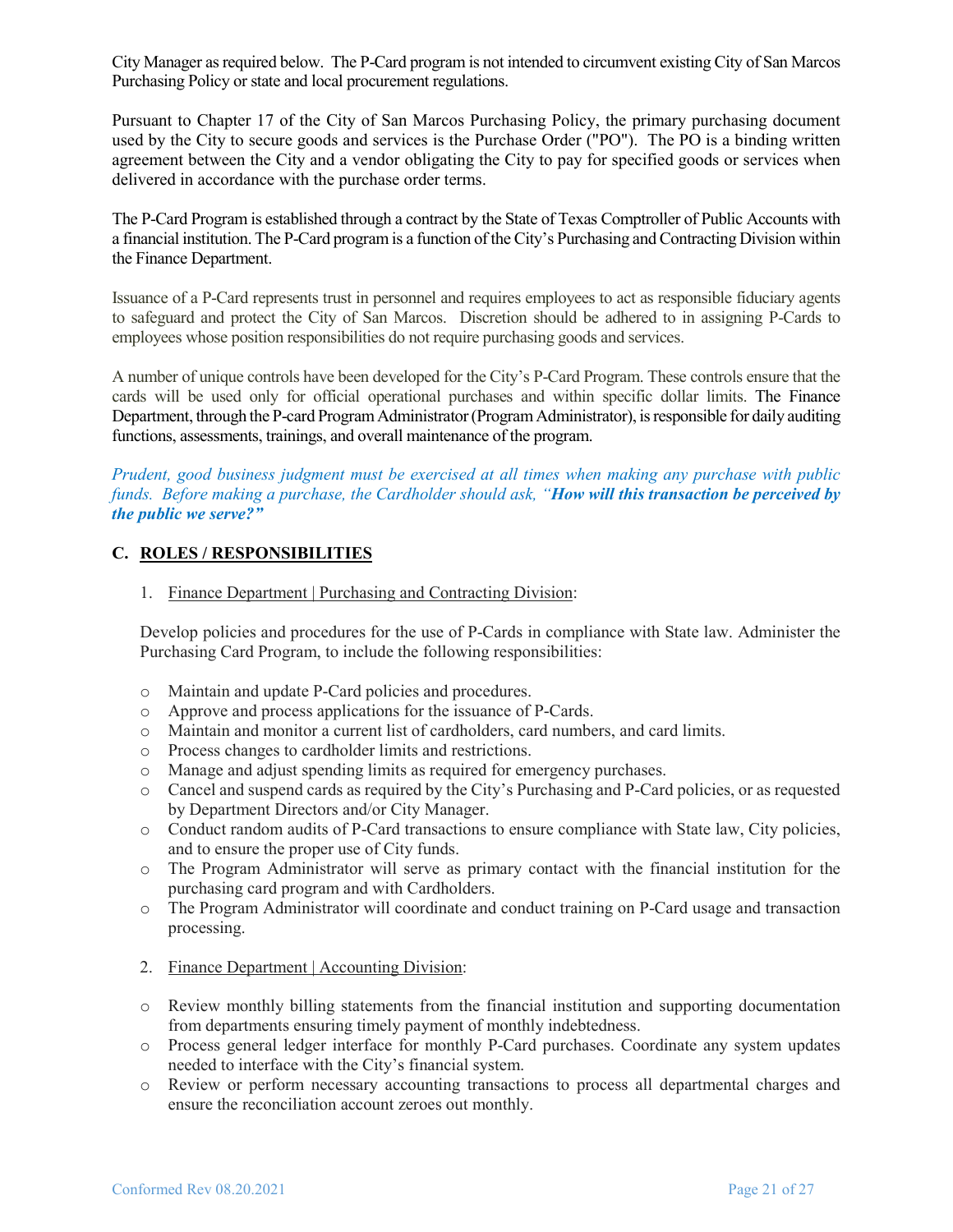#### 3. Department Director or Designee:

Department Directors or Designee are solely responsible for identifying employees whose job duties require frequent routine procurement transactions and for designating approval workflow for transactions. Responsibilities include:

- o Review P- Card applications prior to submission.
- o Sign the Cardholder Agreement form which indicates a complete understanding of the P-Card Program, accountability, and established guidelines.
- o Authorize employee limits and changes including temporary limit increase.
- o Monitor purchases made by Cardholders and review receipts for compliance.
- o Enforce requirements for timely coding and entering transactions into the City's financial system.
- o Review and approve all departmental transactions in the City's financial system workflow in a timely manner.
- o Recommend to Purchasing Manager any suspension or cancellation of cards as needed.

#### 4. Cardholder:

Cardholders are considered purchasing agents of the City. Job responsibilities require frequent or routine purchases of goods and services. Responsibilities consist of the following:

- o Attend initial P-Card training and demonstrate competence and understanding by successfully completing a written examination.
- o Acknowledge by reading and signing the Cardholder Agreement form prior to receiving a P-Card.
- o Attend refresher training every two (2) years and demonstrate understanding of the process by successfully completing a written examination.
- o Responsible for cardholder purchases made, adhering to this policy, and ensuring to the extent possible, that no unauthorized purchases are made.
- o Inform merchant of City's tax-exempt status. Efforts should be made to ensure purchases do not include tax with exception of meals, lodging and airfare purchases.
- o Validate that merchandise is received, inspected, and accepted.
- o Secure card number and personal information. Do not write card number on outgoing email, unless encrypted, or faxed orders.
	- **Do not** keep credit card numbers on file with infrequently-used vendors.
	- Verify internet orders are made only on a secured site.
	- Do not provide access to credit card number/PIN to others.
- o Upload receipts and update transactions to the City's financial system on a weekly basis. Cardholder may be held personally responsible for items purchased without supporting documentation.
- o Immediately report lost or stolen cards to the financial institution toll-free number, Department Director, Program Administrator and Purchasing Manager by email.
- o Make every reasonable effort to resolve disputed purchases with the vendor, and provide documentation of such efforts.
- o Immediately report all unresolved disputed purchases to Department Director and Purchasing Manager.

All P-Card resources can be found on the Employee Portal at [sanmarcostx.gov/2774/P-Cards.](https://sanmarcostx.gov/2774/P-Cards)

# **D. SPENDING CONTROLS / LIMITS**

1. General Use: The P-Card may be used for purchases of goods or services under \$3,000 including freight or shipping. It is recommended that reasonable efforts be made to seek competitive pricing for any expenditure.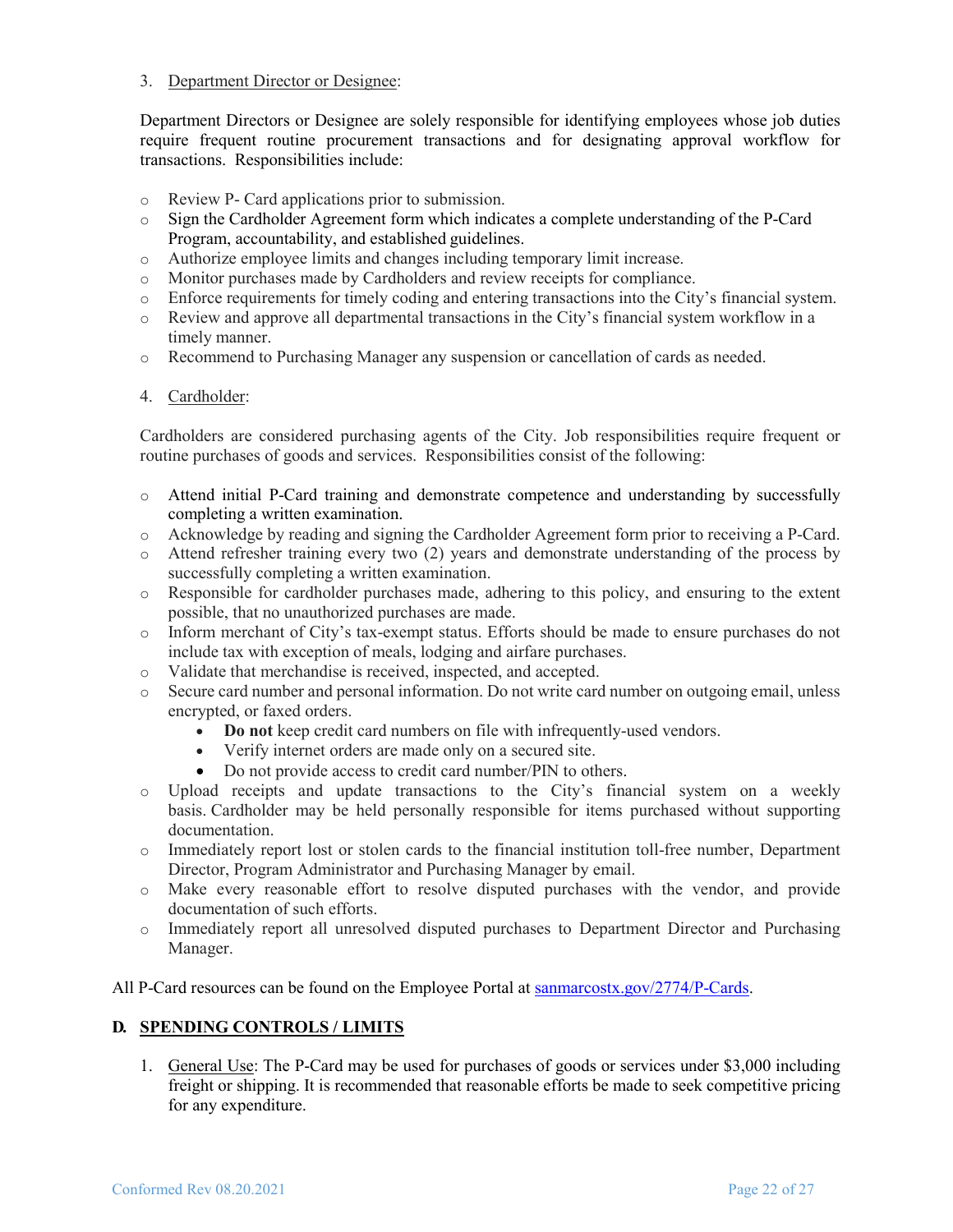- 2. Travel Expenses: Travel expenses using the P-Card must align to the City's Travel Policy and Federal GSA regulations when Federal reimbursement as applicable. Refer to City's travel policy, Chapter 7, Section 7.70 of the Employee Handbook.
- 3. Split Transactions: Purchases will not be split into multiple transactions for the purpose of circumventing Purchasing Policy and Local Government Code thresholds.
- 4. Use Fee: The City will not pay additional credit card use fees. A purchase order will be issued.
- 5. Temporary Increase: All temporary limit increase requests will be reviewed on a case-by-case basis. P-Card limit increases are to be submitted on the *Temporary Increase Request* form to the P-Card Administrator at [PCardadmin@sanmarcostx.gov.](mailto:PCardadmin@sanmarcostx.gov) The form requires Department Director signature and approval by the Purchasing Manager. The Cardholder and supervisor will be notified of approval. The P-Card Limit Change Request Form is located on the Employee Portal at [sanmarcostx.gov/2774/P-](https://sanmarcostx.gov/2774/P-Cards)[Cards.](https://sanmarcostx.gov/2774/P-Cards) Approved increases are for a specified timeframe. At the end of the timeframe, spending controls will revert back to their original limits.
- 6. Credit Limit Increases: All P-Cards have a per cycle credit limit. Cycle limits will reset on the 4th of each month. All cycle limit requests that exceed the standard cycle limit of \$3,000 **MUST** be accompanied with an explanation detailing the need and authorized by the Cardholder's Department Director. The P-Card Limit Change Request Form is located on the Employee Portal a[t sanmarcostx.gov/2774/P-Cards.](https://sanmarcostx.gov/2774/P-Cards)
- 7. Inactivity: If a P-Card shows no activity for six (6) months, transaction limits will be reduced to \$1 and the Cardholder will be notified; unless authorized by Director to remain active. If a P-Card shows no activity for nine (9) months or longer, the P-Card will be permanently closed. If a Cardholder has an extended absence from work, the Cardholder or Cardholder's supervisor will contact the Program Administrator [\(pcardadmin@sanmarcostx.gov\)](mailto:pcardadmin@sanmarcostx.gov) so that a temporary suspension is applied to the P-card.
- 8. Tax Exempt: All purchases made with the P-Card are exempt from State of Texas sales tax (**except meals, lodging and airfare purchases**). The Cardholder will inform the Vendor of our agency's taxexempt status prior to placing an order. Sales tax cannot be resolved through the financial institution (Citi Bank) as this is a request conducted with the vendor. A copy of the Sales Tax Exemption Certificate is available on the City's Employee Portal.
- 9. Lost Receipts: If a credit card receipt has been lost, the Missing Card Receipt form must be completed by the Cardholder detailing the transaction, the Vendor, and the amount. After obtaining a supervisor or Director's signature, submit the completed form to the Program Administrator Director's signature, submit the completed form to the Program Administrator (pcardadmin@sanmarcostx.gov).The Missing P-Card Receipt Form is located on the Employee Portal at [sanmarcostx.gov/2774/P-Cards](https://sanmarcostx.gov/2774/P-Cards) .
- 10. Accidental Personal Use: If a personal charge is made, a Reimbursement Memo will be completed by the Cardholder. The memo will be signed by the Department Director and submitted to the Program Administrator with reimbursement check made payable to the City of San Marcos. The P-Card Reimbursement Memo is located on the Employee Portal a[t sanmarcostx.gov/2774/P-Cards](https://sanmarcostx.gov/2774/P-Cards) .
- 11. State of Emergency: The City Manager and the Purchasing Manager maintain a higher transaction limit for use in situations during a declared disaster or state of emergency. The City Manager or the Director of Finance will determine which additional card limits may be increased during such emergency situations.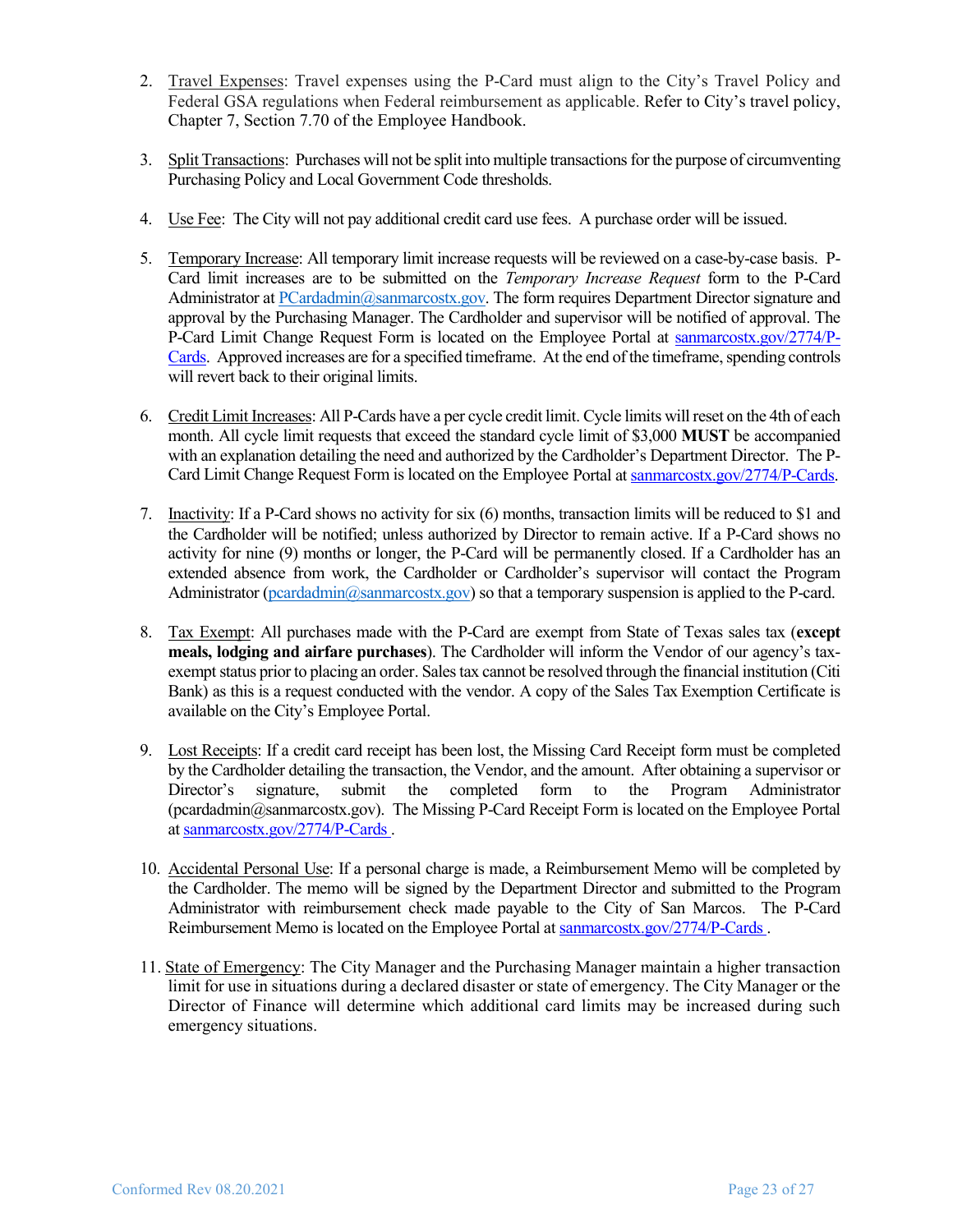- 12. Allowable Purchases: P-Cards may be used to purchase any good or service for immediate use not prohibited by law, this policy, or other policies approved by the City Manager and/or City Council. The total purchase with a P-Card will not exceed the limits established for that card. Allowable purchases include the following:
	- o Point of sale/single vendor purchases as allowable by individual P-Card limits.
	- o Expenditures to City Business Accounts such as Amazon, Staples, Office Depot, and Sam's Club.
	- o Travel expenses, which must align with the City's Travel Policy.
	- o Professional dues and subscriptions.
	- o Registrations for conferences, workshops, and training.
	- o Food/Meals/Gifts for significant external constituents by City Clerk, City Manager's office, or Conventions and Visitor's Bureau.
	- o Food/Meals for business travel in conjunction with training, workshops, conferences.
	- o Food/Meals for business purposes to include employee award ceremonies, teambuilding events, employee recognition events [that may include one or more external (non-City staff) participants], strategic planning retreats, working lunches, City-wide events or Public Meetings, Emergency Operations, etc.
- 13. Prohibited Purchases: The P-Card will not be used for the following expenditures:
	- o Personal expenditures.
	- o Cash advances, refunds, and gift cards/certificates for employees.
	- o Transactions greater than Cardholder's limit, unless prior written approval is obtained from the Purchasing Manager.
	- o Sales tax, except in cases where State law does not exempt local governments from hotel tax and meals. (Note: Sales tax of any kind is not reimbursable by federally-funded programs.)
	- o Firearms and ammunition. (P-card purchases of ammunition must have written approval from the Director of Public Safety, City Manager's Office.)
	- o Fleet vehicle gasoline/fuels.
	- o Consulting or professional services.
	- o Computer/technology equipment (except small items such as keyboards, mice, monitors), Software, Licenses, and Maintenance (These purchases must be approved and coordinated with Information Technology Department and will follow the Purchasing Policy.)
	- o Purchases involving equipment trade-ins.
	- o Temporary personnel.
	- o Maintenance agreements/warranties.
	- o Alcoholic beverages (beer, wine, etc.) unless for approved law enforcement training purposes.
	- o Entertainment, including the purchase of alcohol or patronage of drinking establishments unless by law enforcement personnel for covert operations.
	- o Purchases of items/services under contract, unless for the purpose of making payments by the Finance Department Accounts Payable section or unless an emergency exception is granted by the City Manager in a state of emergency determination.
	- o Separate, sequential, and component purchases or transactions made with the intent to circumvent State law or City policy. Refer to IV. (C) Split Transactions, above.
	- o Other purchases specifically excluded in other City policies or state law
- 14. Exemptions/Waivers: On a case-by-case basis, a Department Director may approve certain exceptions to the list of allowable and disallowable purchases, dependent upon specific Citybusiness requirements. Cardholder MUST obtain PRIOR written approval from the Department Director and Purchasing Manager.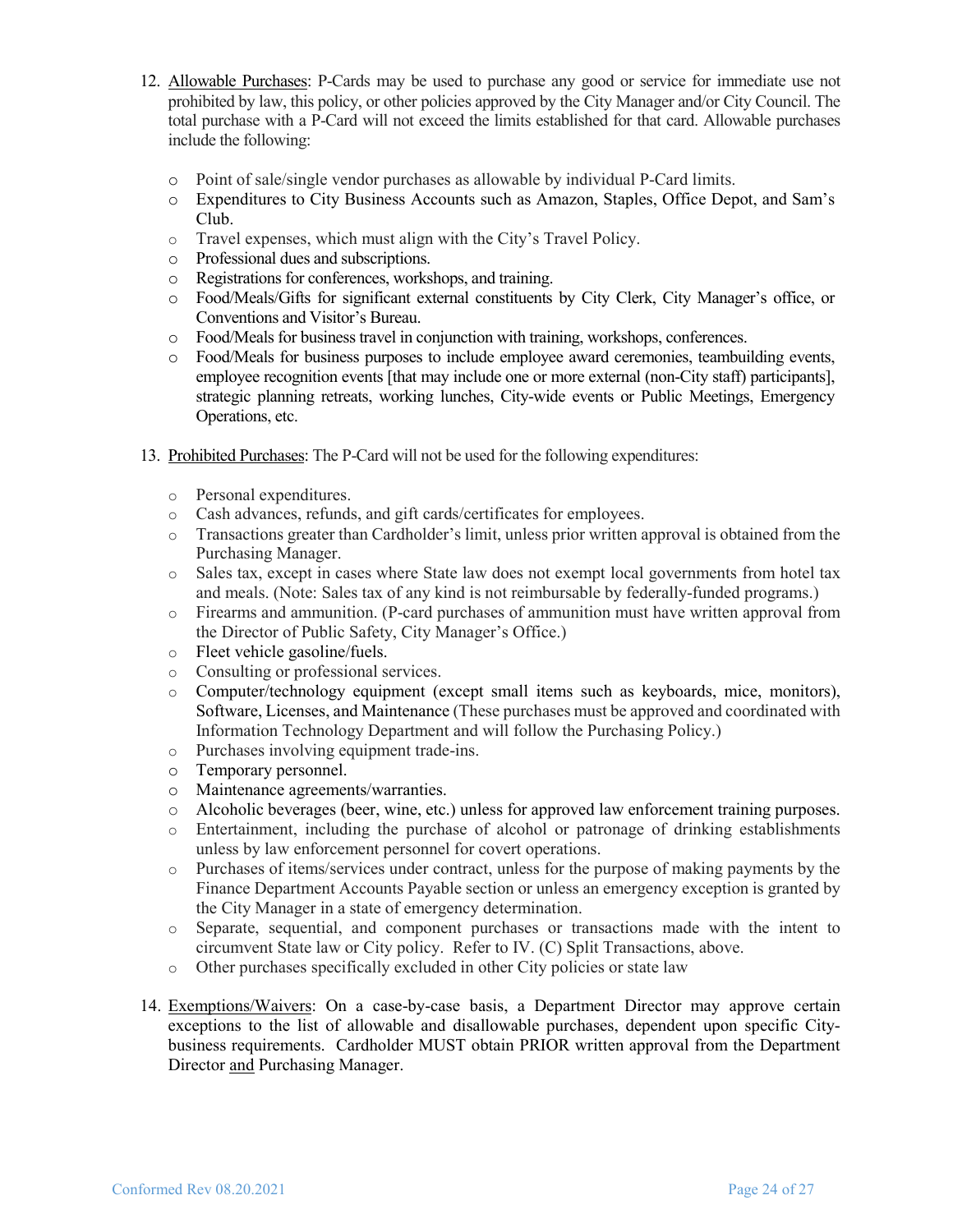The exception request must state the reason, including the date of the event, the nature of the event and, if applicable, the names of the participants at the event. The request must be submitted to the Program Administrator ( $\frac{\text{pcardadmin}(a)\text{samarcostx.gov}}{\text{pordadmin}}$ ) a minimum of two (2) business days PRIOR to the intended purchase date for final approval. The waiver request MUST be signed by the Cardholder, the Department Director, and the Purchasing Manager. **A waiver request must be submitted for each event. There are no "blanket" waivers.** 

#### **E. P-CARD ISSUANCE**

Department Directors are primarily responsible for identifying employees whose job duties require frequent/routine procurement transactions for the purpose of issuing a P-Card. Requests for P-Cards must be submitted on the P-Card Application and emailed to [pcardadmin@sanmarcostx.gov.](mailto:pcardadmin@sanmarcostx.gov)

P-Card Applications can be downloaded from the City's Employee Portal at [sanmarcostx.gov/2774/P-](https://sanmarcostx.gov/2774/P-Cards)[Cards.](https://sanmarcostx.gov/2774/P-Cards)

1. Cardholder Training: Approved applications are entered on the 1st of each month to be followed up with Cardholder training within two (2) weeks. (Exceptions must be approved by the Purchasing Manager.) The approved Cardholder will receive an Outlook Calendar invitation. Training is required before the employee is provided a P-Card. Upon receipt of the card, the Cardholder is required to sign the P-Card Policy Acknowledgment Agreement and successfully complete a written examination.

Cardholders must participate in initial training and in refresher training every two (2) years. An examination will be administered after both the initial training and refresher training to ensure knowledge and understanding of policies and procedures of the P-Card program.

2. P-Card Activation: Prior to the initial use of the P-Card, the cardholder must activate the card. Activation procedures are provided at the mandatory Cardholder training. If the P-Card has not been picked up from the Program Administrator after thirty (30) days from the date of notification that the P-Card is ready for pick-up, the P-Card will be cancelled and a new application will be required. It is the sole responsibility of the Cardholder to set the PIN as well as maintain the PIN. The Cardholder will contact the financial institution to resolve any PIN issues.

#### **F. PROCUREMENT DUE DILIGENCE**

- 1. City employee shall make efforts to obtain the best price that offers the best value to the City of San Marcos. Ways to achieve this may include:
	- o Obtain price quotes from vendors in writing (email is acceptable).
	- o Quote or estimate will include a clear and complete description of the goods or service to be provided, including shipping or freight.
	- o Quote or estimate will be on the vendor's official form and include a contact name, email address, and telephone number.
	- o If placing an online order, itemized pricing and freight will be documented with a screen print, PRIOR to *finalizing the transaction.*
	- $\circ$  It is required that sales receipt must be sent to the Cardholder NOT Accounts Payable, Finance Department, or any other employee or department.
	- o It is required that Cardholder must maintain an itemized sales receipt to be submitted when coding the P-Card purchase in the City's financial system. (A credit card charge slip displaying only the total amount of the purchase is not adequate documentation.)
	- o It is the Cardholder's responsibility to ensure receipt of goods and follow up with Vendors to resolve any problems with delivery, discrepancies, and/or damaged goods.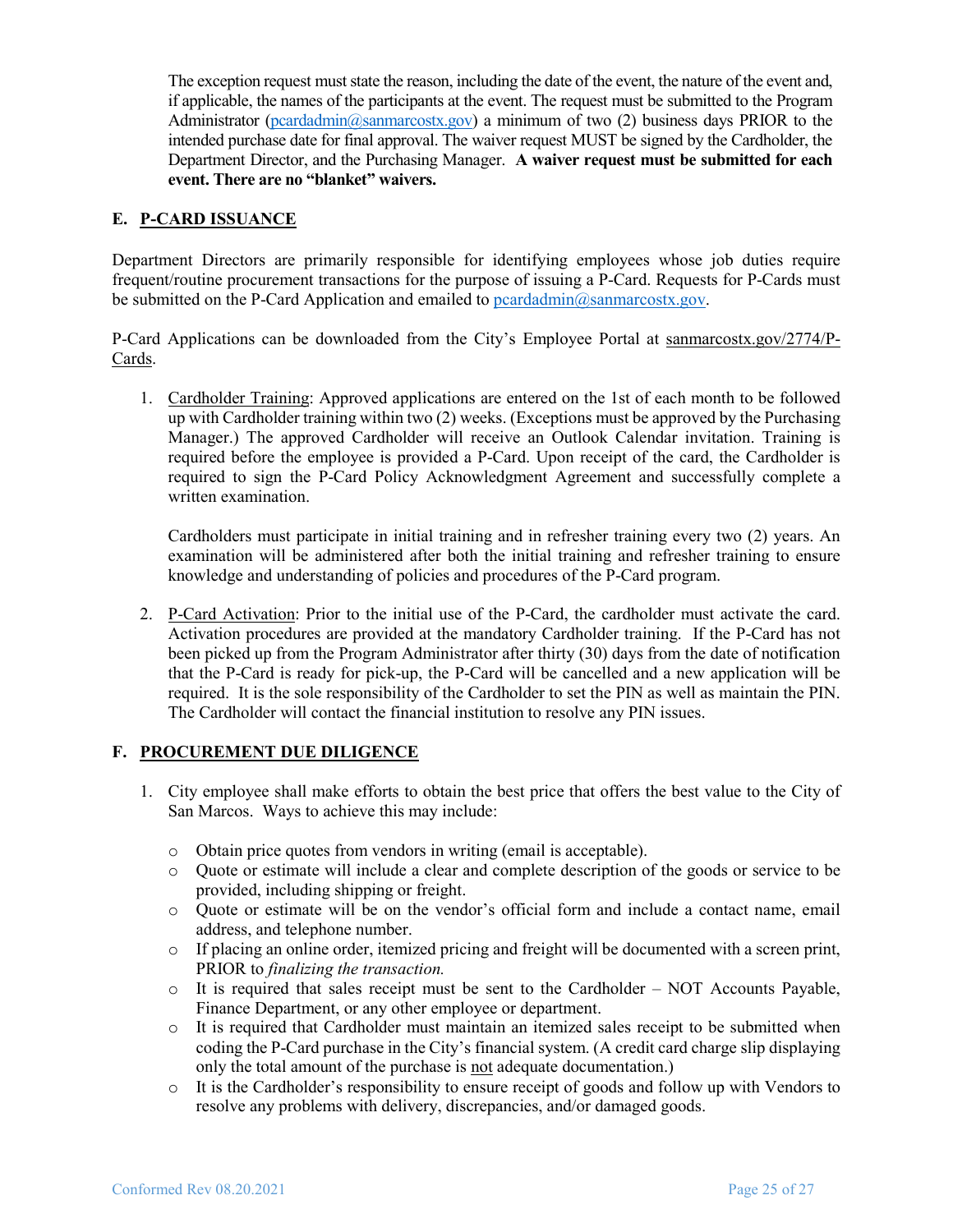$\circ$  If a handwritten quote, estimate, invoice, and/or receipt is provided by the vendor, it must be legible for documentation and audit purposes.

# **G. P-CARD CODING AND DEADLINES**

- *1. Every Monday,* transactions are imported into the City's financial system by the Accounting Department.
- *2. On a weekly-basis but no later than Friday of each week*, Cardholder is responsible for ensuring purchase transaction are coded in the City's financial system including attaching supporting documentation and ensuring appropriate GL.

#### **H. MISUSE/FRAUD/ABUSE - DISCIPLINARY ACTIONS**

The P-Card is for official City business only, must have a public purpose, and must support the core values of the City of San Marcos. It must never be used for personal transactions. Improper use, or abuse may result in suspension of the P-Card and/or disciplinary action consistent with City Human Resources Policy.

- 1. Repayment: Employee will be required to repay the City of San Marcos for any unauthorized transaction made by the employee.
- 2. Fraud or Illegal Activity: A P-Card may be suspended or terminated if Cardholder is suspected of fraud, theft, or illegal activity. The rules of personal conduct and ethical standards set forth in the Employee Handbook will be followed and appropriate action will be taken in accordance with the City Human Resources Policy.
- 3. Misuse: In those cases where there is evidence of misuse, the Cardholder. The rules of personal conduct and ethical standards set forth in the Employee Handbook will be followed.
- 4. Termination Clause: The P-Card is issued to an employee for the City's convenience and may be terminated at any time.
- 5. Separation from Employment: It is important to cancel a P-Card immediately upon an employee's separation from employment. The respective department will be responsible for payment of charges incurred on a terminated employee's P-Card.
- 6. Reporting Violations: Any employee having knowledge of violations of this policy and procedure or any other procedure or policy governing the use of the P-Card must immediately report such activity to the Department Director. Department Director will notify Purchasing Manager and Finance Director. If appropriate, an employee may instead report anonymously to the City's Abuse/Fraud hotline at 1-800-398-1496.

# **I. SANCTIONS**

Sanctions provide a framework to address program violations. Non-adherence to these requirements will result in a notification of infraction with temporary revocation of individual cardholder privileges or permanent revocation of the P-Card.

# *LEVEL ONE - NOTIFICATION*

A P-Card Audit Memo notification will be sent to the Cardholder, the Manager, and the Department Director in the form of an email which will outline the transaction in question.

The Cardholder will be required to provide a thorough explanation of the transaction as well as a plan of action for resolution, if applicable. If an action plan is required, the Cardholder must provide all requested